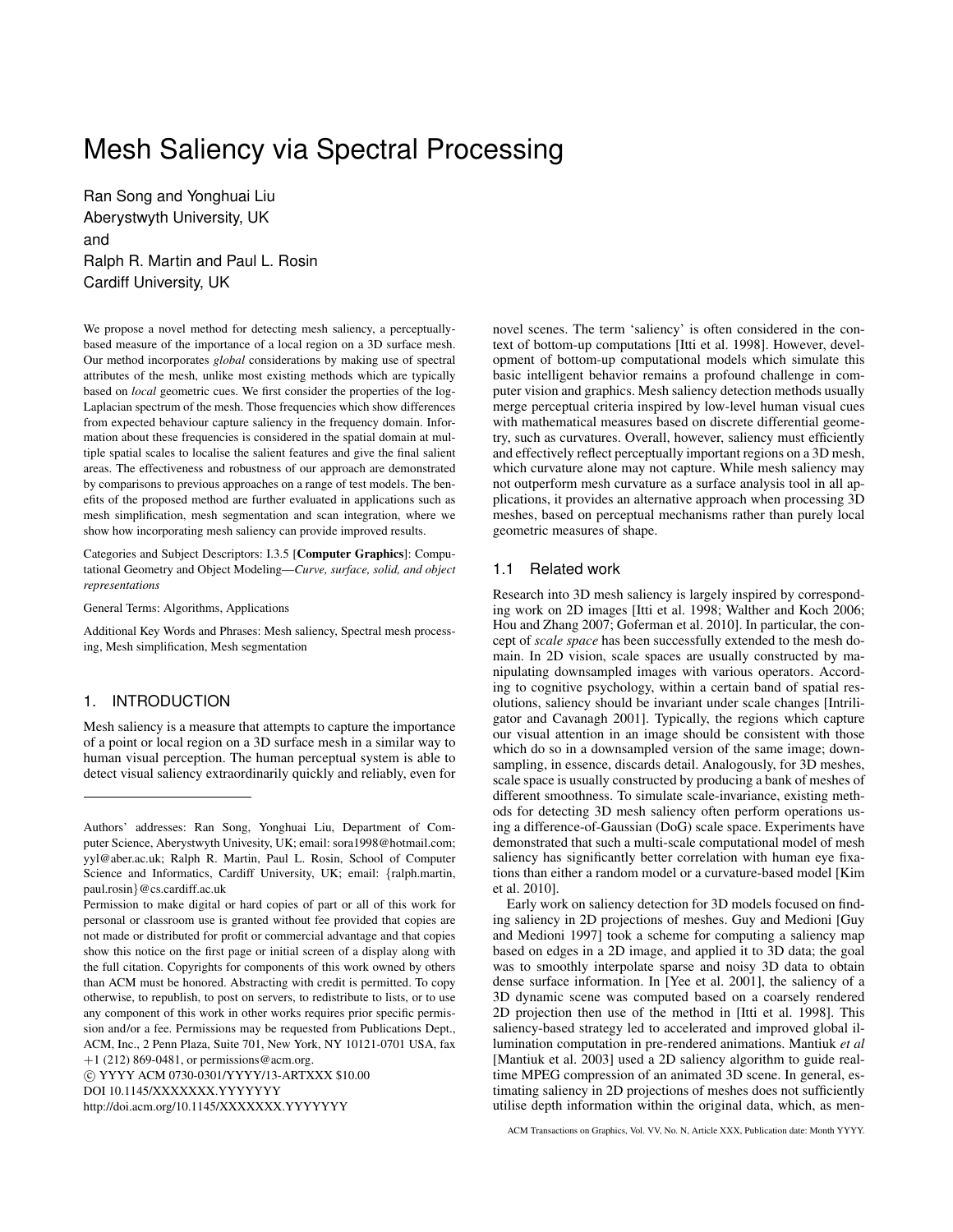tioned in [Howard 2002], is a key stimulus for human perception of a static scene.

More recently, extensive work has considered computing saliency directly from 3D structure. This work shows that mesh saliency is a flexible, and indeed, somewhat ill-defined concept that can vary according to application, while being of broad interest to the community. [Pauly et al. 2003] proposed a multi-scale method to extract line-like features using *surface variation* as a saliency measure based on eigenvalues of the local covariance matrix. [Lee et al. 2005] computed mesh saliency using a center-surround operator on Gaussian-weighted curvatures in a DoG scale space. They also provided methods to incorporate saliency into mesh simplification and view selection. [Howlett et al. 2005] evaluated saliency for simplified meshes. In [Gal and Cohen-Or 2006], salient geometric features based on curvatures were introduced to improve partin-whole matching. [Shilane and Funkhouser 2007] developed an approach to compute the distinctive regions of a 3D surface and applied it to shape matching, icon generation and mesh simplification. [Castellani et al. 2008] proposed a method for detecting and matching salient points from multi-view meshes, where saliency is determined by generating a multi-scale representation of a mesh in a DoG scale space. [Feixas et al. 2009] focused on viewpoint selection and developed a method to compute view-based mesh saliency using mutual information between polygons. [Leifman et al. 2012] proposed an algorithm for detecting surface regions of interest and explored how to select viewpoints based on these salient regions. [Chen et al. 2012] proposed a regression model to predict mesh saliency based on learning from data collected in a large-scale online user study.

While local geometric cues do indeed influence where people focus their attention in an image or a mesh, saliency actually depends on a few basic principles of human visual attention, as shown by psychological evidence [Treisman and Gelade 1980; Wolfe 1994; Koch and Poggio 1999]. These include not only local considerations, but also global considerations. Responses to frequently occurring features are suppressed while at the same time sensitivity is retained to features that deviate from the norm [Koch and Poggio 1999]. [Shilane and Funkhouser 2007] and [Chen et al. 2012] deliver semantic saliency with a certain amount of global meaning provided via learning rather than a specific mechanism. [Shilane and Funkhouser 2007] uses a training database, but the detected distinctive regions undesirably changes with training database. A large-scale user study reported in [Chen et al. 2012] showed that saliency should remain highly consistent even with different prior knowledge. Unfortunately, the method proposed in [Chen et al. 2012] requires a per-category training with an extremely large training set—19/20 of the entire category size. When training is performed only on meshes from different categories, the results deteriorate. Our work is also closely related to [Song et al. 2013] which detects points of interest by considering saliency from a spectral point of view. However, that paper merely targets a specific application, and the approach differs from the one presented here in several significant ways: in terms of how the spectrum is constructed, how it is analysed, and how the resulting information is transferred back to the spatial domain. In [Song et al. 2013], the spectrum is constructed by calculating the eigenvalues of the Laplace-Beltrami operator, which only considers mesh topology. Due to the high computational cost, [Song et al. 2013] merely analyses a fixed small number of smallest eigenvalues, which means that most of the spectral information is wasted. To transfer the information to the spatial domain, a curvature-weighted method is used, based on diffusion, which however tends to detect shape extremities and is sensitive to noise. These lead to poor performance



Fig. 1. Left: some meshes; Middle: Laplacian matrices of the meshes; Right: Laplacian spectra of the meshes

on saliency localisation as shown in our comparisons in Section 4.1.

#### 1.2 Our work

This paper proposes a general and fully automatic method for detecting mesh saliency, requiring no prior information and no learning. On one hand, the global nature of mesh saliency is captured by considering the *spectral* attributes of the *log-Laplacian* spectrum of a mesh. By carefully analyzing these attributes, we reveal and demonstrate that the irregularity of the log-Laplacian spectrum of a 3D mesh is highly related to the saliency of the mesh. We also offer a computational model to efficiently and effectively capture such irregularity and transfer it from the frequency domain to the spatial domain. Nevertheless, the proposed algorithm considers the mesh at multiple *spatial* scales to detect salient features of various sizes. This multi-scale analysis allows the saliency estimates from different scales vote against each other, leading to accurate localisation of more reliable saliency values. To tackle the major hurdle in the use of spectral mesh analysis, the high computational cost caused by the eigendecomposion of large Laplacian matrices, we use a saliency mapping scheme. Combination of both local and global considerations results in improved detection of saliency compared to methods merely considering local spatial cues.

Our approach is presented in detail in Sections 2 and 3. We then experimentally demonstrate its robustness, effectiveness and efficiency in Sections 4 and 5; we also explore applications of mesh saliency to mesh simplification, mesh segmentation and scan integration. Finally, we draw conclusions in Section 6.

The main contributions of this paper are threefold:

(1) We use spectral mesh processing to develop a generic, bottomup method for 3D mesh saliency detection which does not require any learning process. It combines local multi-scale saliency with global spectral response, leading to improved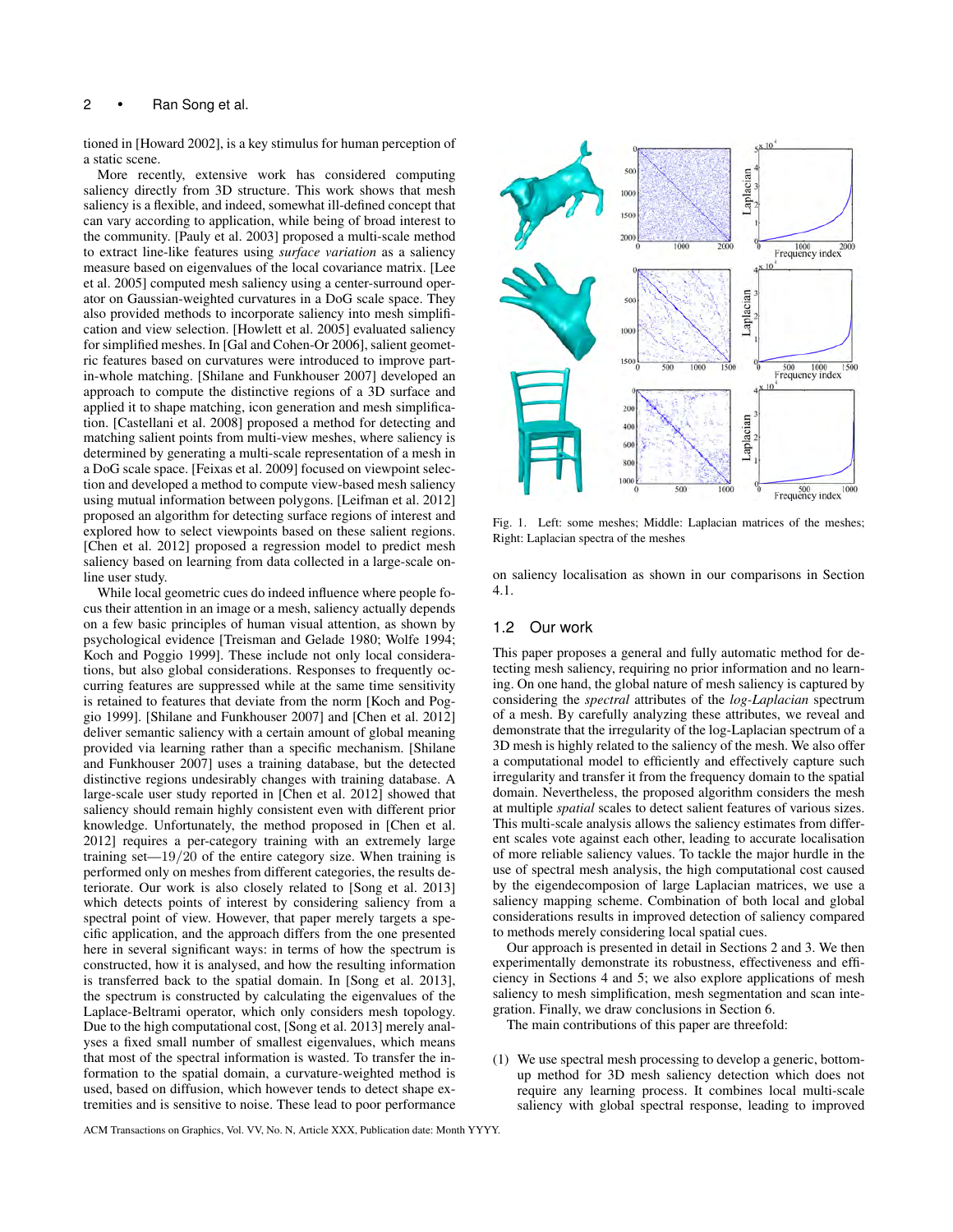

Fig. 2. Plots of the eigenvectors of the Laplacian matrix corresponding to the eight smallest nonzero eigenvalues



Fig. 3. (a) Mesh segmentation (courtesy of [Zhang et al. 2012]); (b) Mean curvature where warmer colours show higher curvatures; (c) and (d) Saliency from our method: warmer colours show higher saliency.

saliency detection for 3D meshes, as demonstrated by comparative experiments.

- (2) We integrate our approach to saliency detection with mesh simplification, a classic application of mesh saliency. We demonstrate that simplification guided by our mesh saliency outperforms not only traditional simplification methods, but others based on saliency.
- (3) We explore novel applications of mesh saliency to the problems of mesh segmentation and scan integration. These are active and significant topics in computer graphics, yet little attention has been paid to perception-inspired strategies. Our saliency-guided methods are shown to provide promising and robust results.

## 2. MESH SALIENCY VIA SPECTRAL PROCESSING

In information theory, a signal can be decomposed into two components separately representing innovation and redundancy. From the perspective of statistics, such redundancy corresponds to statistically-invariant properties of the environment [Ruderman 1994]. [Hou and Zhang 2007] notes that the innovation component of a 2D image can be approximated by a spectral residual based on the Fourier transform.

Matrix theory [Lancaster and Tismenetsky 1985] shows that the eigenvectors of the Laplacian of a 3D mesh play an analogous role to the Fourier transform in terms of representing information at different spatial frequencies. In this section, we show that the log spectrum of the geometric Laplacian of a 3D mesh has some appealing attributes from the perspective of saliency detection, and suggest how to exploit its properties in the computation of mesh saliency.

#### 2.1 Mesh Laplacian

In [Taubin 1995], the frequencies of a triangular mesh were defined as the eigenvalues of the Laplacian matrix based on discretisation of the Laplacian using a weighted sum of adjacent vertices. If a mesh M contains m vertices  $p_1, \ldots, p_m$ , in its simplest form, the

Laplacian matrix can be computed as:

$$
L = A - D \tag{1}
$$

where  $A$  is the adjacency matrix between vertices, given by

$$
A(i,j) = \begin{cases} 1 & \text{if } p_i \text{ and } p_j \text{ are neighbours,} \\ 0 & \text{otherwise,} \end{cases}
$$
 (2)

and D is a diagonal matrix in which  $D_{ii}$  is the degree of vertex  $p<sub>i</sub>$ . This simplest computational model merely takes into account the topology. To incorporate local geometric information, the adjacency matrix should include weights taking into account the distance between neighbouring vertices:

$$
W(i,j) = \frac{1}{\|p_i - p_j\|^2} A(i,j); \tag{3}
$$

 $W$  is subsequently normalised so that the sum of each row is 1. This leads to the the geometric Laplacian, which we use in the remainder of the paper:

$$
L = W - D. \tag{4}
$$

It is easy to show that  $L$  is symmetric and its smallest eigenvalue is 0. Let  $\Lambda = \text{Diag}\{\lambda_f, 1 \leq f \leq m\}$  denote a diagonal matrix formed from the eigenvalues (also called the frequencies)  $\lambda_f$  of L arranged in increasing order of magnitude (f is the frequency index), and let B denote the orthogonal matrix whose columns  $b_i$  are the eigenvectors of  $L$ . The Laplacian matrix  $L$  can be decomposed as follows:

$$
L = B\Lambda B^T. \tag{5}
$$

The Laplacian spectrum is defined as  $\mathcal{H}(f) = \{\lambda_f, 1 \leq f \leq f\}$ m}. Fig. 1 shows the Laplacian matrices and Laplacian spectra for several meshes. Although the sparse Laplacian matrices are quite different from each other, the Laplacian spectra share analogous trends. It was argued in [Hou and Zhang 2007] that analogous spectra share much typical, uninformative content, in turn implying that the process of detecting saliency should be consistent with removing such redundant information, or alternatively, detecting the atypical information.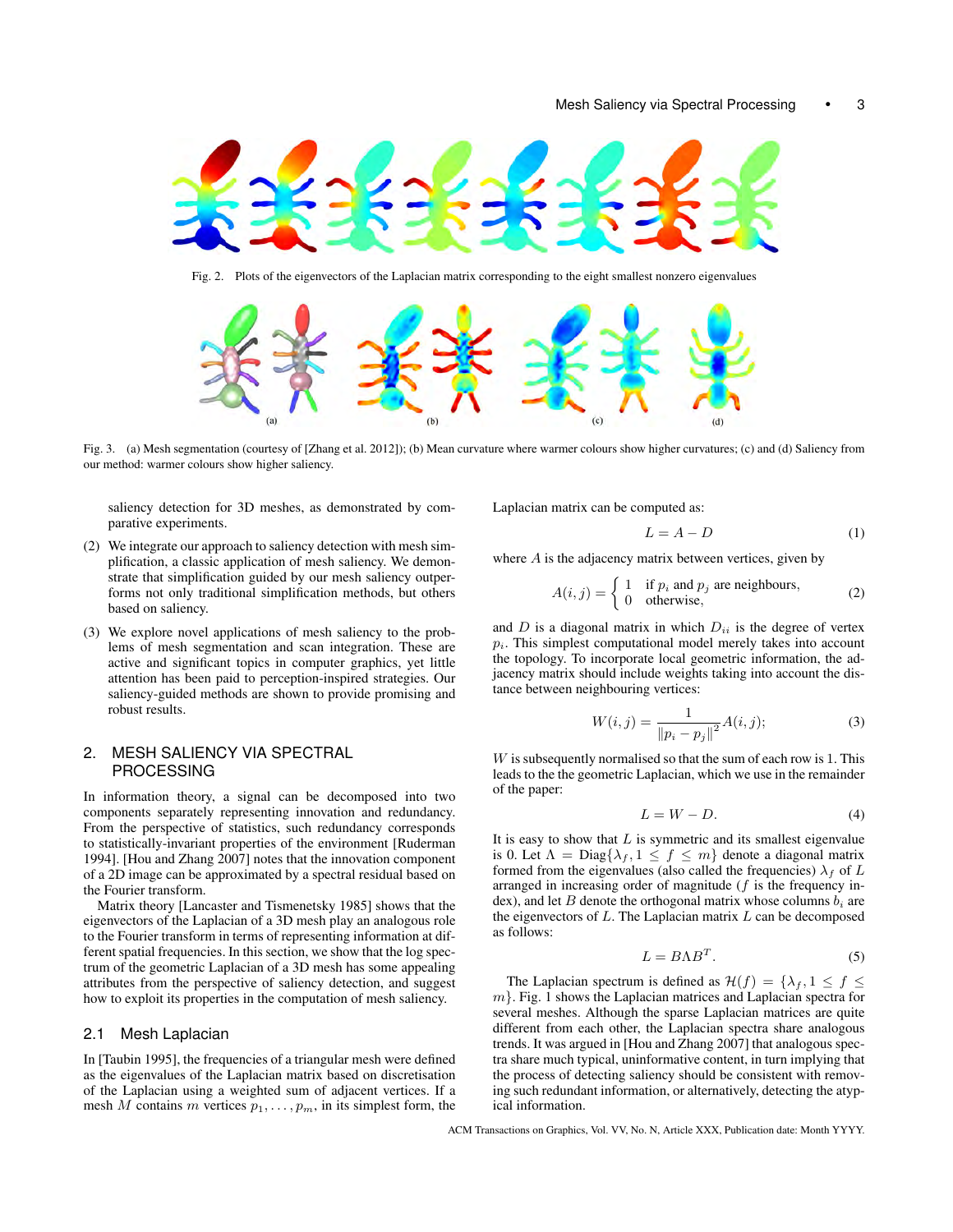

Fig. 4. Log-Laplacian spectra and averaged log-Laplacian spectra for 1, 10 and 100 meshes from the Princeton Mesh Benchmark [Chen et al. 2009]: (a) log-Laplacian spectrum of a single mesh; (b) log-Laplacian spectra of 10 meshes; (c) averaged log-Laplacian spectrum of 10 meshes; (d) log-Laplacian spectra of 100 meshes; (e) averaged log-Laplacian spectrum of 100 meshes.



Fig. 5. Saliency results of using different methods to compute the norm. Both meshes come from the same database [Chen et al. 2012]. Left: Out-Class learning. The norm is the average spectrum of all 400 meshes (comprising 20 classes of objects) in the database. Middle: InClass learning. The norm is the average spectrum of the 20 meshes in the same class of objects. Right: No learning. The norm is computed using our method. Ground truths can be found in Fig. 12.

Several works have explored properties and applications of Laplacian spectra and eigenstructures of 3D meshes [Pauly et al. 2006; Zhang et al. 2010; Lévy and Zhang 2010; Zhang et al. 2012]. It is known that the eigenvectors of the Laplacian approximate the characteristic functions for each component of the mesh, and that a mesh can be represented as a linear sum of basis functions formed by the eigenvectors. Fig. 2 shows plots of the eigenvectors of the Laplacian corresponding to the first eight nonzero eigenvalues for an ant model. The spectral mesh decomposition does not give direct cues which indicate saliency, although it clearly encodes some global information about the underlying mesh model. [Zhang et al. 2012] utilised the global information derived from spectral attributes for automated mesh segmentation: in Fig. 3(a), the antennae and legs of the ants are clearly recognised to be separate from the body. On the other hand, as shown in Fig. 3(b), mean curvature merely focuses on local cues, yet again manages to segment out the legs and antennae. However, both processes fail to distinguish the antennae and the legs as belonging to two different categories. By contrast, Fig. 3(c) shows that our saliency detection approach distinguishes the antennae from the legs and regards the antennae as more salient. Geometrically, the legs are very similar to the antennae since they are both locally cylindrical and have similarly shaped tips. However, globally, the legs are articulated but the antennae are not. Furthermore, Fig. 3(d), using a different ant model, demonstrates that our approach can distinguish articulated antennae



Fig. 6. Locally averaged log-Laplacian spectrum of a mesh and its irregularity curve

from the legs which are articulated in a different manner. Another global cue is the number of legs or antennae; a basic property of the human perception system is to suppress responses to frequently occurring features [Koch and Poggio 1999]: it is desirable that the antennae are regarded as more salient than the legs.

## 2.2 From spectrum to saliency

Spectra have been widely used to capture global or local statistics of 2D images. Among them, the log spectrum has proved to be a powerful tool for the analysis of natural images. [van der Schaaf and van Hateren 1996] analysed the log-power spectra of an extensive set of natural images and proposed a scheme to reduce secondorder redundancy in images. [Oliva and Torralba 2001] suggested a computational model for scene recognition using a logarithmic energy spectrum. [Hou and Zhang 2007] exploited the power of the log-Fourier spectrum in saliency detection for 2D natural images.

In this work, we use the log-Laplacian spectrum:

$$
\mathcal{L}(f) = \log(|\mathcal{H}(f)|) \tag{6}
$$

where log denotes the natural logarithm. The logarithmic transform acts as a spectral redistributor. Unlike spectral equalisation, which forces spectrum amplitudes to the same level at all frequencies while honoring local variations and without modifying the phase, the logarithmic transform changes the histogram of the Laplacian spectrum by giving the few lowest frequencies a large range of amplitude while placing the rest of frequencies in a narrow range. As shown by the Laplacian spectrum in Fig. 1, the low-frequency end has low amplitude while after the logarithmic transform, in the log-Laplacian spectrum shown in Figure. 4, this end dominates the range of amplitudes. The logarithmic transform amplifies variations (in local terms) and deviations (in global terms) at low-frequencies while suppressing them in the rest of the spectrum.

Now, as pointed out in [Koch and Poggio 1999], the human visual system regards features that deviate from the norm as informative, and is sensitive to them. It is thus to be expected that deviations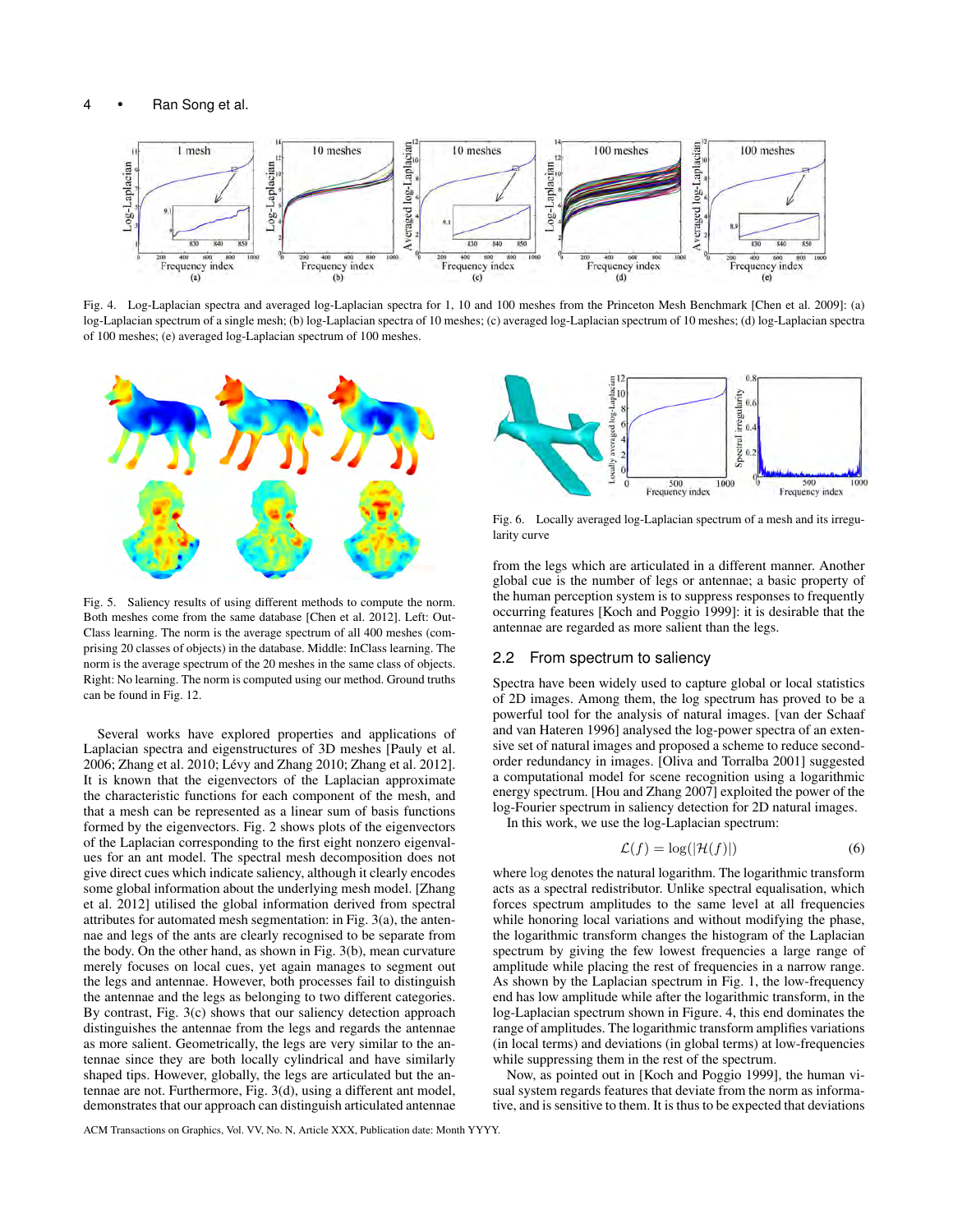Fig. 7. Eigenvectors of the matrix  $S$  corresponding to the first eight eigenvalues

in the spectrum are indicators of visual saliency. It is also known that the eigenvectors of the mesh Laplacian approximatie the characteristic functions for each component of a 3D mesh, which depend on its global and local structure [Von Luxburg 2007]. The eigenvectors corresponding to the smallest eigenvalues (frequencies) of the Laplacian code information representing the most fundamental components [Lévy and Zhang 2010].

Thus, using the log-Laplacian spectrum to amplify the deviations in the low-frequency section of the spectrum helps us to find the most fundamental saliencies. Furthermore, the rapid growth of the Laplacian spectrum at the highest frequencies makes it too sensitive—meshes from laser-scanning devices often include high frequency noise [Huang and Ascher 2008], and a further benefit of the log-Laplacian spectrum is that it effectively suppresses such sensitivity at high-frequencies.

Using the idea that spectral deviations from the norm represent saliency, naturally, our target is to capture such deviations via a computational model. Here, it is worth querying what should be taken as the norm. Is saliency a property that distinguishes an object from all other objects? Or is it a property that tells us which parts of a single object are unusual, and worthy of further attention?

The first idea leads to the idea of using an averaged spectrum computed from many objects as the norm. Fig. 4 shows the log-Laplacian spectra of varying numbers of objects and their averaged spectra; the latter are locally smooth. However, 3D mesh databases are generally small (compared with 2D image databases), so an average spectrum may not be generic and representative. Consequently, saliency based on computing spectral deviations as the difference between the spectrum of the target mesh and the average spectrum of a number of meshes can be unreliable, as shown in Fig. 5. For the animal, InClass learning provides better results compared to OutClass learning. However, neither approach provides reliable saliency detection for the bust model.

The second idea means that we should find the unusual frequencies within an individual spectrum. An effective way to do this is to locally average that spectrum, smoothing it, and then look for frequencies significantly different from the local average. Results of doing so are also shown in Fig. 5, and it can be seen that this approach produces reliable results for both the animal and the bust, where the face is now indicated as salient. The latter approach has the further benefit of not needing a set of reference objects, and the inherent difficulty of choosing the models for such a reference set. No learning is required.

We thus adopt a local averaging filter  $J_n(f)$  to compute the norm:

$$
\mathcal{A}(f) = J_n(f) * \mathcal{L}(f) \tag{7}
$$

where  $J_n(f) = \frac{1}{n} [1 \ 1 \ \dots \ 1]$  is an  $n \times 1$  vector. Spectral deviation can now be computed as the spectral irregularity  $\mathcal{R}$ :

$$
\mathcal{R}(f) = |\mathcal{L}(f) - \mathcal{A}(f)| \tag{8}
$$



Fig. 8. Plots of the eigenvectors of the matrix  $S$  corresponding to the  $194^{th}$ , 300<sup>th</sup> and 1499<sup>th</sup> eigenvalues

In our implementation,  $n = 9$ ; changing it alters the final result only slightly. Fig. 6 shows the locally averaged log-Laplacian spectrum and the spectral irregularity for a particular mesh. It can be viewed as a compressed representation of the innovation of a mesh. To bring this representation back to the spatial domain, we perform a composition

$$
S = B R B^T W, \tag{9}
$$

where  $R = \text{Diag}\{\exp(\mathcal{R}(f)) : 1 \leq f \leq m\}$  is a diagonal matrix whose entries are exponentials of the elements of  $\mathcal{R}(f)$ . We introduce a weighting using the distance-weighted adjacency matrix  $W$  to diminish the impact of more distant and unconnected vertices. Note that each row of the Laplacian matrix L provides the spectral transform coefficients of a vertex [Lévy and Zhang 2010]. Similarly, each row of  $S$  corresponds to a vertex of the mesh. The saliency map  $S(i)$  for vertex i is thus derived by summing S along each row.

To demonstrate the proposed scheme, we calculate the eigenvalues and eigenvectors of the matrix  $S$  in Eq. (9) using the ant model. Fig. 7 provides plots of the eigenvectors of the matrix S corresponding to the first eight eigenvalues (eigenvalues arranged in ascending order). In sharp contrast to Fig. 2, Fig. 7 clearly shows the saliency captured by our method. It can be seen that the primary saliencies correspond to the most important, globally salient regions, and in particular the antennae are captured by the smallest frequencies (eigenvalues). In comparison, Fig. 8 shows how other less salient regions are captured by higher frequencies.

## 3. MULTI-SCALE MESH SALIENCY

In [Hou and Zhang 2007], the log-Fourier spectrum is considered for detecting saliency in 2D images (at a single fixed scale) while we investigate the log-Laplacian spectrum for detecting mesh saliency. The Fourier transform is a powerful, well-established tool for spectral processing of 2D images. In particular, it is invertible as the information captured in the spectral domain can be easily transferred back to the spatial domain via the inverse Fourier transform. However, spectral mesh processing based on the mesh Laplacian does not provide a reliable inverse transform, which makes our problem significantly more challenging. In this work, we propose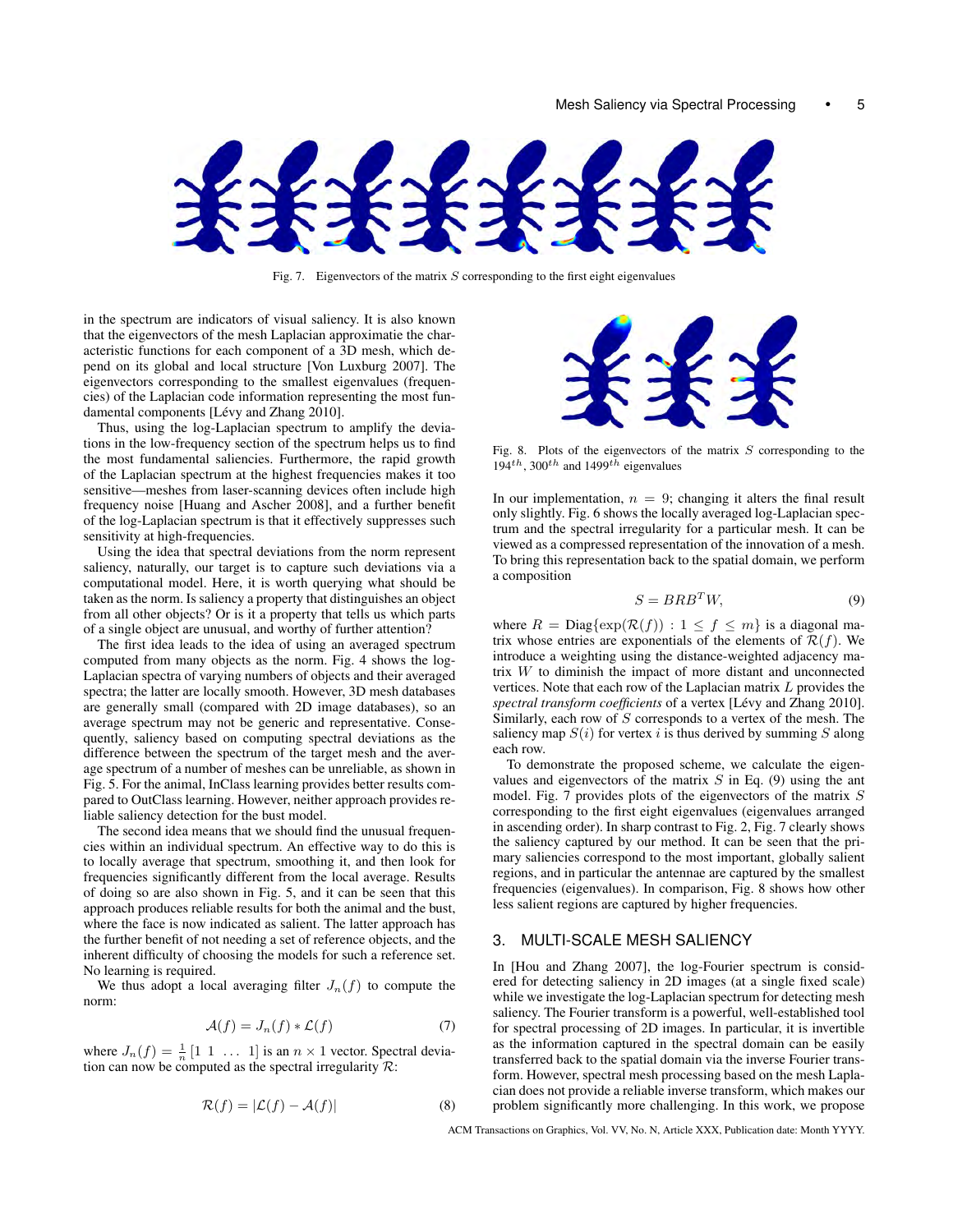

Fig. 9. Dispersed results when computing single-scale mesh saliency via spectral processing

Eq. (9) as the basis for the transfer. However, the Laplacian spectrum provides a global characterisation of shape. While it has its virtues, it does not allow for local control. Spatial localisation of the saliency originally captured in the spectral domain is thus difficult. Also, since the spectrum is merely a discrete representation of mesh information at a limited number of frequencies (especially as we actually analyse the spectrum of a simplified mesh—see Section 3.3), high frequency details of local surfaces can potentially be improperly discarded. In fact, the results of computing a single-scale mesh saliency via spectral processing are usually rather dispersed as shown in Fig. 9, which was generated by constructing a local filter tuned to the specific salient frequencies detected by the spectral analysis (a 'salient-pass' filter) and applying that filter at each point of the mesh. Salient features (e.g., the eyes of the head, an ear of the horse) are not localised, as the filter operates point-wise. To ensure more reliable results, we conduct saliency detection at multiple scales to better determine salient feature regions.

Multi-scale analysis has been successfully used in both vision and graphics for feature detection; it is capable of localising features with various spatial sizes. One goal of such methods is to provide robustness to noise, since noise is usually influential at only a few spatial scales. Multi-scale techniques have been applied in both 2D and 3D saliency detection [Goferman et al. 2010; Lee et al. 2005; Castellani et al. 2008].

#### 3.1 DoG scale space in 3D

The two saliency detection methods [Lee et al. 2005; Castellani et al. 2008] have both employed difference-of-Gaussian (DoG) scale space which can approximately achieve scale invariance by fixing a constant size difference between adjacent scales. Given a d-dimensional signal  $U : \mathbb{R}^d \to \mathbb{R}$ , its linear scale-space representation  $F: \mathbb{R}^d \times \mathbb{R} \to \mathbb{R}$  is defined as the convolution:

$$
F(\cdot, t) = U(\cdot) \otimes g(\cdot, t),\tag{10}
$$

where  $t$  is the scale parameter and

$$
g(x,t) = \frac{1}{(2\pi t)^{1/2}} \exp(-x^T x/(2t))
$$
 (11)

is a Gaussian kernel with standard deviation  $\sigma$  determined by the scale parameter:  $\sigma = \sqrt{t}$ . The generating equation of F in Eq. (10) is the diffusion equation [Koenderink 1984], i.e. F can also be obtained as the solution to a diffusion process:

$$
\frac{\partial F}{\partial t} - \lambda \Delta F = 0,\tag{12}
$$

where  $\lambda$  is the diffusion constant and  $\Delta$  denotes the Laplacian operator. We may extend the DoG scale space [Lowe 2004] to 3D:

$$
D(p,t) = U(p,t) \otimes (g(p,kt) - g(p,t))
$$
  
= F(p,kt) - F(p,t) (13)

ACM Transactions on Graphics, Vol. VV, No. N, Article XXX, Publication date: Month YYYY.

where k is a constant multiplicative factor and  $p \in M(t)$  denotes a vertex on the mesh  $M(t)$ . The neighbourhood region of p, over which Gaussian smoothing is applied, is built by collecting all vertices within a distance equal to  $2.5\sqrt{t}$ , where  $t = t_1, t_2, \ldots, t_s$ (we use  $s = 5$ ) is the discretisation of the scale parameter; usually the first scale corresponds to the original mesh with  $t_1 = 0$ . Such a discrete multi-scale representation means that  $\Delta F$  can be computed by a finite difference approximation to  $\partial F/\partial t$ , using the difference of nearby scales at  $kt$  and  $t$ :

$$
\lambda \Delta F = \frac{\partial F}{\partial t} \approx \frac{F(p, kt) - F(p, t)}{kt - t}
$$
(14)

and therefore

$$
F(p, kt) - F(p, t) \approx (k - 1)t\lambda \Delta F.
$$
 (15)

Lowe [Lowe 2004] claimed that by carefully fixing  $t$  to a suitable constant, the DoG function can be viewed as a close approximation to the scale-normalised Laplacian of Gaussian, t∆F, as studied by Lindeberg [Lindeberg 1994]. Lindeberg showed that the normalisation of the Laplacian by the factor t, or  $\sigma^2$  is required for true scale invariance.

#### 3.2 Dynamic DoG scale space

To achieve scale invariance, according to Eq. (15), we have

$$
(k-1)t\lambda\Delta F = t\Delta F, \text{ so } k = \frac{1}{\lambda} + 1. \quad (16)
$$

Lowe's claim holds for a 2D image because it is a discrete representation produced by uniform and isotropic sampling. Although a 3D mesh is also a discrete representation of a 3D surface, the sampling is usually inconsistent and anisotropic. Such differences lead to instability, particularly in areas with very low sampling densities [Pauly et al. 2006], if Lowe's DoG scale space is directly adopted in 3D.

In the diffusion equation Eq. (12),  $\lambda$  is the diffusivity, which depends on density. While constructing DoG scale space for a 2D image we can simply assume that  $\lambda$  is a constant, but a 3D mesh has different local densities of points. Because density can be reflected by the distance between two neighbouring points, we introduce a function relating density to the average of the normalised distances between a point and its 1-ring neighbours.

$$
k(i) = \frac{1}{\lambda} + 1 = \frac{cn}{\sum_{j \in \mathcal{N}(i)} ||p_i - p_j||} + 1
$$
 (17)

where  $n$  denotes the number of vertex  $i$ 's 1-ring neighbours and  $\mathcal{N}(i)$  denotes its 1-ring neighbourhood. c is a normalisation constant set to the average interpoint distance of the mesh. To compute the Gaussians used to construct the DoG scale space, at different vertices, we find their nearest neighbours using different distance thresholds equal to  $2.5\sqrt{k(i)}t$ . Eq. (13) is thus replaced by the more sophisticated version:

$$
D(p_i, t) = |F(p_i, k(i)t) - F(p_i, t)| \tag{18}
$$

Following [Lee et al. 2005], for multi-scale saliency detection, we fix 5 scales of smoothing, corresponding to  $t \in \mathbb{R}$  $\{\epsilon^2, 2\epsilon^2, 3\epsilon^2, 4\epsilon^2, 5\epsilon^2\}$  where  $\epsilon$  is 0.2% of the length of the diagonal of the bounding box of the model. In a region with low point cloud density,  $k(i)$  is small and few points are detected as neighbours, so this area undergoes little smoothing. Where there are only few points, the algorithm has lower confidence that their behaviour indicates some visually important feature. If the same behaviour is indicated by more points, it is more likely to be a reliable feature.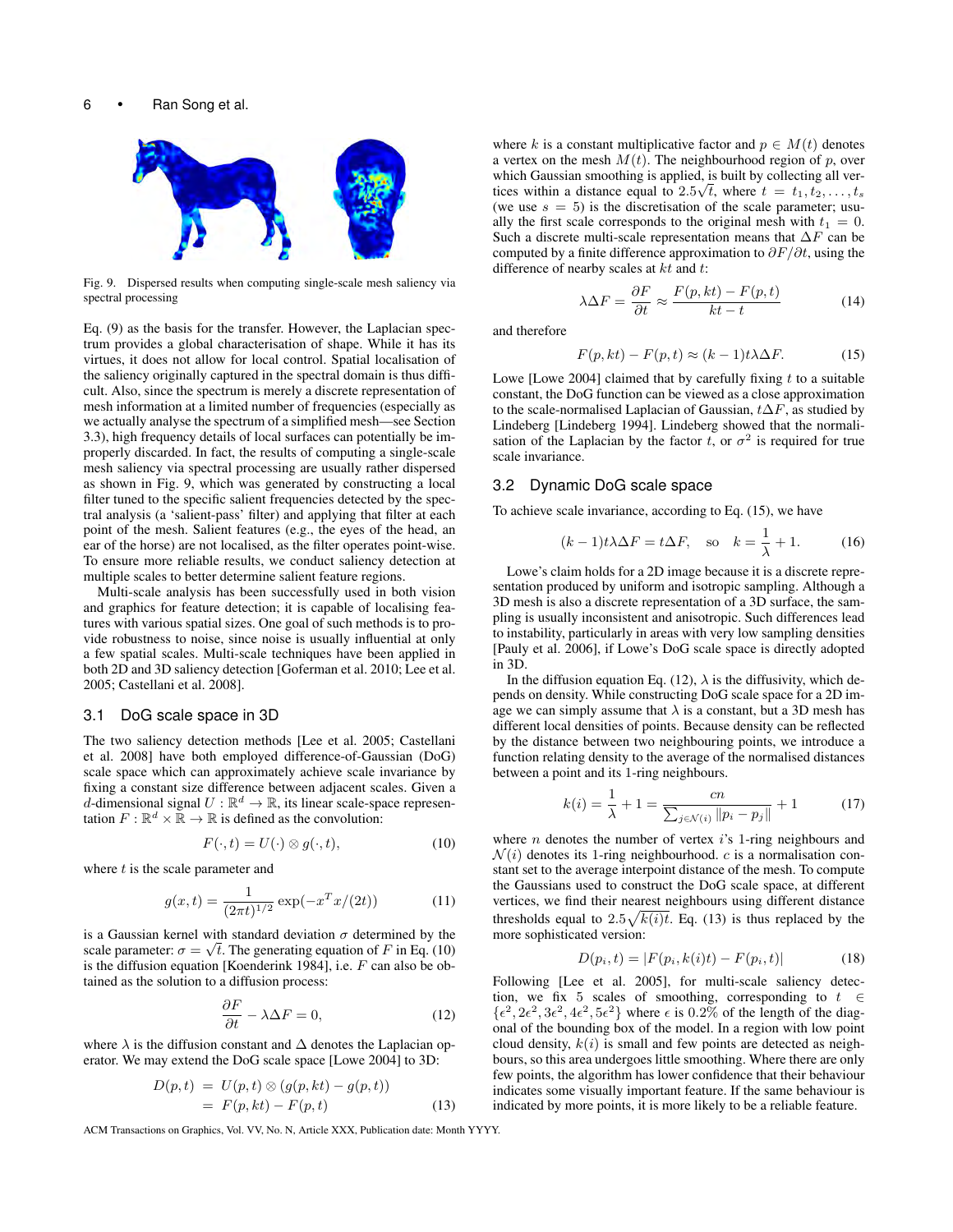

Fig. 10. Saliency maps of an octopus using different simplification methods. Top row: simplified meshes where each mesh contain 1552 vertices. Bottom row: saliency maps. Left column: the clustering decimation of MeshLab's implementation of [Cignoni et al. 2008]. Middle column: the quadric edge collapse decimation of MeshLab's implementation of [Cignoni et al. 2008]. Right column: QSlim [Garland and Heckbert 1997]

## 3.3 Saliency mapping

Having constructing the scale space as a group of smoothed meshes  $M(t)$  via Gaussian filtering using Eqs. 10 and 11, we can compute the scale saliency map  $\tilde{S}(i, t)$  at each scale t by computing spectral mesh saliency at scales  $k(i)t$  and t:

$$
\tilde{S}(i,t) = |S(i,k(i)t) - S(i,t)|.
$$
 (19)

We then sum the scale saliency maps at all scales to output the final saliency map.

However, computation of eigenvalues and eigenvectors of the Laplacian matrix  $(O(m^3))$ , where m is the number of vertices) is time consuming. It is believed that the saliency detection process in the human visual system operates in parallel, quickly and simply, over a very limited number of spatial resolutions [Intriligator and Cavanagh 2001]: the human visual system is only sensitive to changes at a limited number of fixed scales. Without a slow process of scrutiny, humans cannot perceive details in a high-resolution image or mesh. This has been used to justify downsampling of images, which greatly speeds up algorithms. For example, Alexe *et al* [Alexe et al. 2010] rescaled images to  $s \times s$  for five scales using  $s \in \{16, 24, 32, 48, 64\}$  to carry out multi-scale saliency detection. In [Rahtu et al. 2010], four downsampling scales were applied. Thus, for 3D meshes, we consider reducing the number of vertices through simplification.

Fig. 10 shows the results of employing different simplification methods. It can be seen that saliency maps do no change significantly in the presence of local shape variation caused by different simplification methods. This is because our method is based on the spectral attributes of the log-Laplacian spectrum which is a global shape characterisation. Since QSlim [Garland and Heckbert 1997] is also an edge collapse method based on quadric error metric, its resultant saliency map is highly similar to the one produced by the quadric edge collapse decimation of the open-source Mesh-Lab implementation [Cignoni et al. 2008]. The result of clustering



Fig. 11. Saliency maps using simplification to different numbers of points D, and different numbers of iterations i of smoothing. Left:  $D = 1000$ ,  $i = 1$ . Middle:  $D = 2000$ ,  $i = 5$ . Right:  $D = 2000$ ,  $i = 15$ .

| <b>Algorithm 1:</b> Spectral Mesh Saliency |                                                                                                                                                            |  |  |  |
|--------------------------------------------|------------------------------------------------------------------------------------------------------------------------------------------------------------|--|--|--|
|                                            | <b>Data:</b> A mesh $M$ and $v$ denotes a vertex in $M$<br><b>Result:</b> Saliency map $S(v)$<br>begin                                                     |  |  |  |
|                                            | Compute a simplified mesh $\hat{M}$ containing m vertices<br>using QSlim;                                                                                  |  |  |  |
|                                            | Apply Gaussian filters on $M$ to generate a bank of                                                                                                        |  |  |  |
|                                            | smoothed meshes $\hat{M}(t_s)$ using different scale parameters<br>$t_s$ , $s = 1, 2, \ldots, 5$ (see Eq. (10) and (11));                                  |  |  |  |
|                                            | Generate another bank of smoothed meshes $\tilde{M}(k(i)t_s)$<br>using dynamic scale $k(i)t_s$ where $k(i), i = 1, 2, , m$ is<br>computed via Eq. $(17)$ ; |  |  |  |
|                                            | for $s \leftarrow 1$ to 5 do                                                                                                                               |  |  |  |
|                                            | Calculate the saliency maps for $\hat{M}(k(i)t_s)$ and $\hat{M}(t_s)$<br>respectively using the method in Section 2.1;                                     |  |  |  |
|                                            | Calculate $\hat{S}(i, t_s)$ as the absolute difference of the two<br>saliency maps;                                                                        |  |  |  |
|                                            | Obtain the scale saliency map $\tilde{S}(v, t_s)$ by mapping<br>$\hat{S}(i, t_s)$ to M using the method in Section 3.3;                                    |  |  |  |
|                                            | Add all scale saliency maps to obtain $\tilde{S}(v)$ and smooth<br>$\tilde{\mathcal{S}}(v);$                                                               |  |  |  |
|                                            | Output saliency $S(v) = \log \tilde{S}(v)$                                                                                                                 |  |  |  |

decimation which collapses vertices by creating a grid enveloping the mesh and simply discretises them based on the cells is also consistent, particularly given that the pattern of the distribution of saliency is similar to the other two. This demonstrates that our proposed saliency detection method is reasonably insensitive to small variations in local geometry, which is consistent with related findings reported in [Intriligator and Cavanagh 2001].

Thus, in this work, we employ QSlim for mesh simplification. The number of vertices retained in the simplified mesh does not affect the final saliency map significantly as the very finest details are usually not as salient as mid-scale details. For example, we notice the feet of a dog, but not individual toenails. Clearly it is possible to construct counterexamples, such as a sphere with a sharp spike, but such cases infrequently arise amongst real objects. Furthermore, if done in an appropriate manner, simplification will preserve features such as the spike—and if there are many such features, they are not salient.

Having obtained a saliency map for the simplified mesh, we map it to the original mesh using a  $k$ -d-tree for speed. The saliency of a vertex  $p$  on the original mesh is set to that of the closest point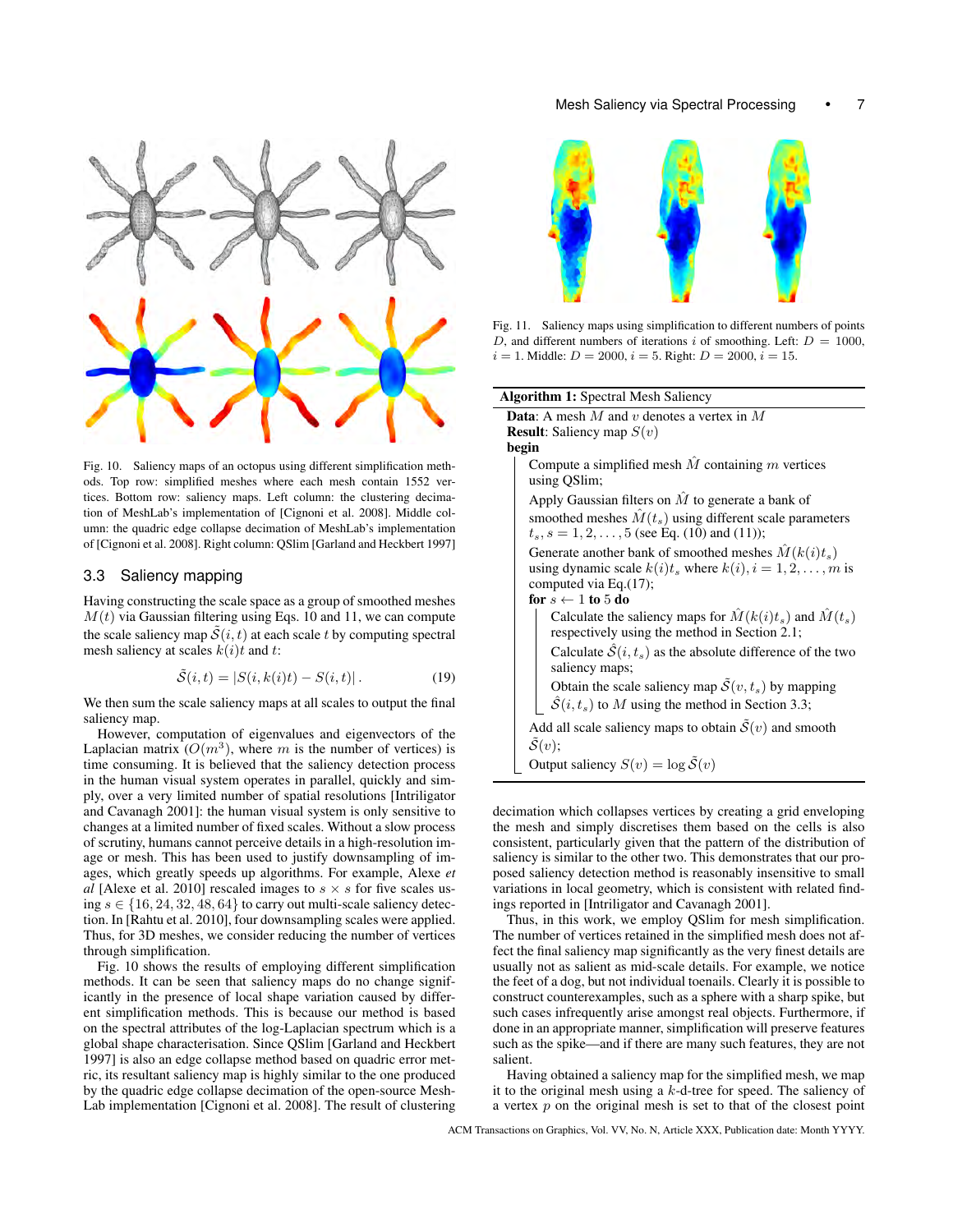

Fig. 12. A gallery of spectral mesh saliency. The upper part of this figure shows our results and the lower part shows corresponding pseudo ground truths provided in [Chen et al. 2012]

 $\hat{p}$  on the simplified mesh. As well as providing computational efficiency, saliency mapping in this way presents results in accordance with the visual organisation rule [Koffka 1955], which suggests that people perceive visual components as organised patterns or wholes, instead of many different parts. This implies that a saliency map should be coarse-grained, and a group of neighbouring points representing some salient feature should have the same or similar saliency. Such an effect can be provided by using various centresurround operators [Itti et al. 1998; Lee et al. 2005; Castellani et al. 2008] or directly using patches as primitives for analysis [Bruce and Tsotsos 2006; Alexe et al. 2010; Goferman et al. 2010]; here it arises from the simplification and mapping scheme.

However, simplification can lead to a result in which the saliency is too obviously discretised over patches with jumps in values between patches, as shown in the left image in Fig. 11. Using more points can alleviate this problem (see the middle image of Figure. 11), but at the cost of significantly greater computational expense. Instead, we smooth the saliency map using several iterations of simple Laplacian smoothing: see the right image in Fig. 11.

The final saliency map is produced by performing a logarithmic mapping after summing the scale saliency maps at all spatial scales and smoothing. Overall, then, our spectral mesh saliency approach is summarised in Algorithm 1.

# 4. EXPERIMENTAL RESULTS AND ANALYSIS

We have tested our spectral mesh saliency method using various meshes obtained from several different databases (including the Stanford 3D Scanning Repository, the Princeton Segmentation Benchmark [Chen et al. 2009], Cyberware 3D Models, the Watertight Track of the 2007 SHREC Shape-based Retrieval Contest, and the Minolta Range Image Database [Campbell and Flynn 1998]). In this section, we show images depicting mesh saliency visually, we

provide comparisons with other saliency methods, and we demonstrate running time. The aim of this section is to demonstrate that our method can detect saliency on a variety of meshes effectively and efficiently. All experiments used a Dual Core 2.4GHz CPU with 4GB RAM.

## 4.1 Visual comparisons

The Watertight Track of the 2007 SHREC Shape-based Retrieval Contest contains 400 meshes distributed equally among 20 object categories (human, cup, glasses, airplane, ant, chair, octopus, table, teddy, hand, plier, fish, bird, spring, armadillo, bust, mechanical part, bearing, vase, and four-legged animal). We use the data from [Chen et al.  $2012$ ]<sup>1</sup> as pseudo ground truth; it was produced from data collected in a large-scale online user study using a regression model trained with a leave-one-out procedure based on meshes of the same class (InClass regression). As demonstrated in [Chen et al. 2012], it is extremely difficult to obtain real ground truth for saliency. Firstly, different people have different ideas of what it means to be perceptually important if simply asked to 'indicate important regions'. Secondly, it is difficult to ask the question in a way that does not lead them to a particular kind of answer.

Fig. 12 shows a gallery of our saliency detection results together with corresponding pseudo ground truths. It can be seen that our salient regions are largely consistent with the pseudo ground truths although there are several exceptions such as the asymmetries which appear around the legs of the two octopuses, the two pigs, and the chair. Some of the legs of these models are more salient than others while such asymmetries do not exist in the ground truth data. This is because globally, these legs are not spatially symmetric

<sup>1</sup>http://points.cs.princeton.edu/supplement\_sig12/ InClass/index.html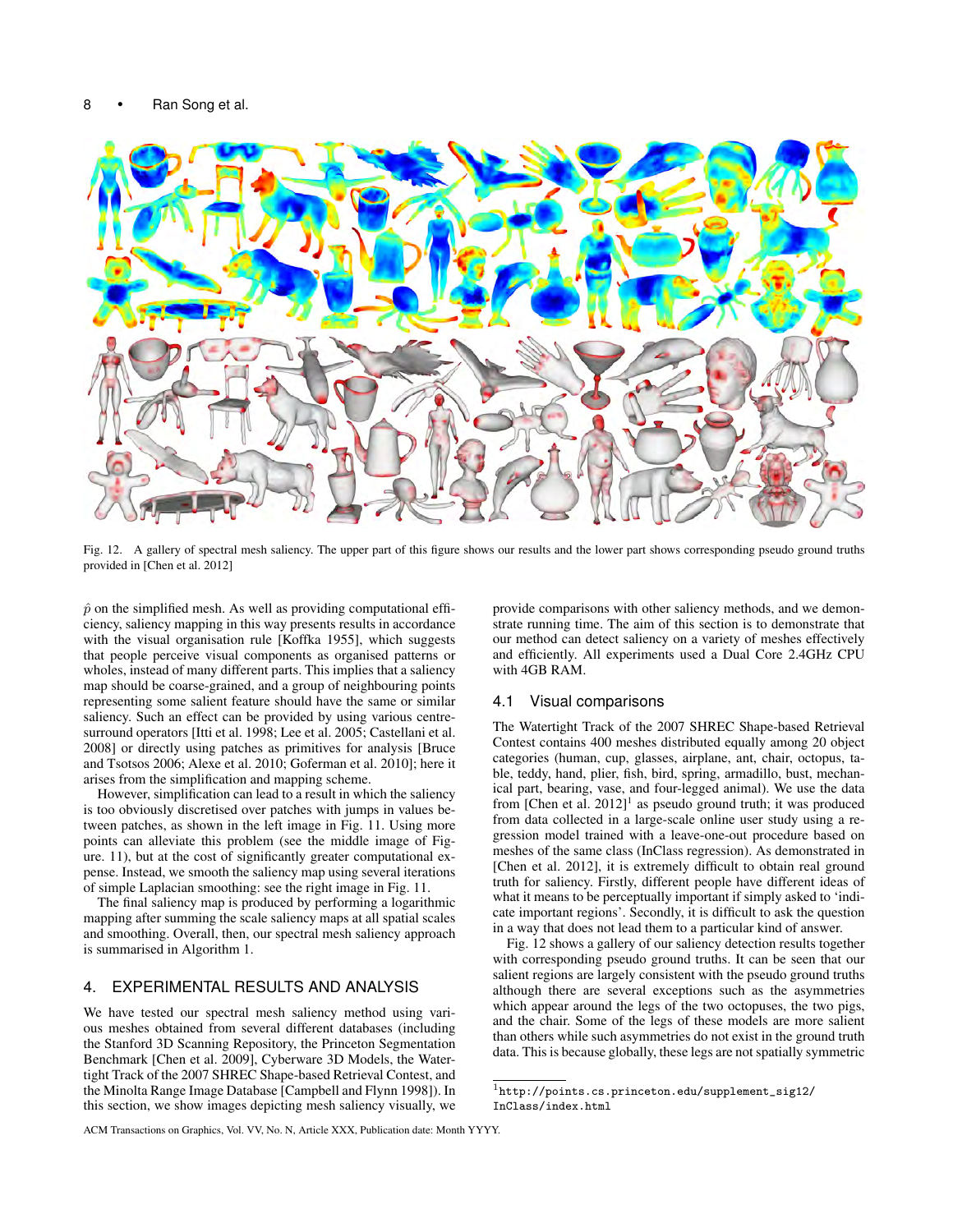

Fig. 13. Saliency detected by our method (top) and the method in [Lee et al. 2005] (bottom). Our results are less influenced by frequent local changes of curvature: our method detects larger continuous regions, rather than smaller, more isolated ones.



Fig. 14. Saliency detected by our method (top) and the method in [Shilane and Funkhouser 2007] (bottom). Note differences in the facial features.

even if they share similar local shapes. For the octopuses, the global positions of their legs are obviously asymmetric (see Fig. 10 for a comparison where the legs are symmetric). The most salient leg of the octopus at the top-right corner bends most, which at least represents some sort of computational distinction although it is inconsistent with the ground truth which is purely semantic (see Fig. 26 for a more typical example showing such inconsistency between the computational saliency and the ground truth involving high-level significant semantic cues). For the pigs, the back legs are in both cases slightly more salient than the front legs, while for the chair, the opposite is true. But if we only compare the two front (or back) legs of the chair (or each pig), they are almost equally salient, since they have not only the same local geometry, but also global symmetry with respect to each other. For the chair, the two front legs are actually asymmetric with respect to the two back legs, due to the presence of the back; obviously the front and back legs are not



Fig. 15. Saliency detected by our method (top) and the method in [Leifman et al. 2012] (bottom). Note differences in the eyes and the feet of the angel model, and the eyes of the horse model.



Fig. 16. Saliency detected by our method (top) and the method in [Chen et al. 2012] (bottom). Note differences in facial features such as eyes, nose and mouth of the camel model, eyes of the David's head model.

globally symmetric for the pigs. However, our method performs symmetrically on strictly symmetric objects, such as the legs and feet of the human in the top-left corner, the ears and feet of the toy bear in the bottom-left corner, the wings of the birds in the top centre and bottom left, and the octopus in Fig. 10, for example.

From these observations, we can see that the log-Laplacian spectrum provides global shape characterisation and thus the detected saliency is closely related to the global structure of the shape, even if such a characterisation is suppressed in the ground truth because of high-level cues. In general, our method tends to find facial features, limb-like structures, shape extremities and geometric protrusions. As [Chen et al. 2012] only provides 2D rendered views of the results, here we can only perform a visual comparison; quantitative assessments are made in Section 5.

We next compare our results to some produced by competing state-of-the-art methods. Because their implementations are usu-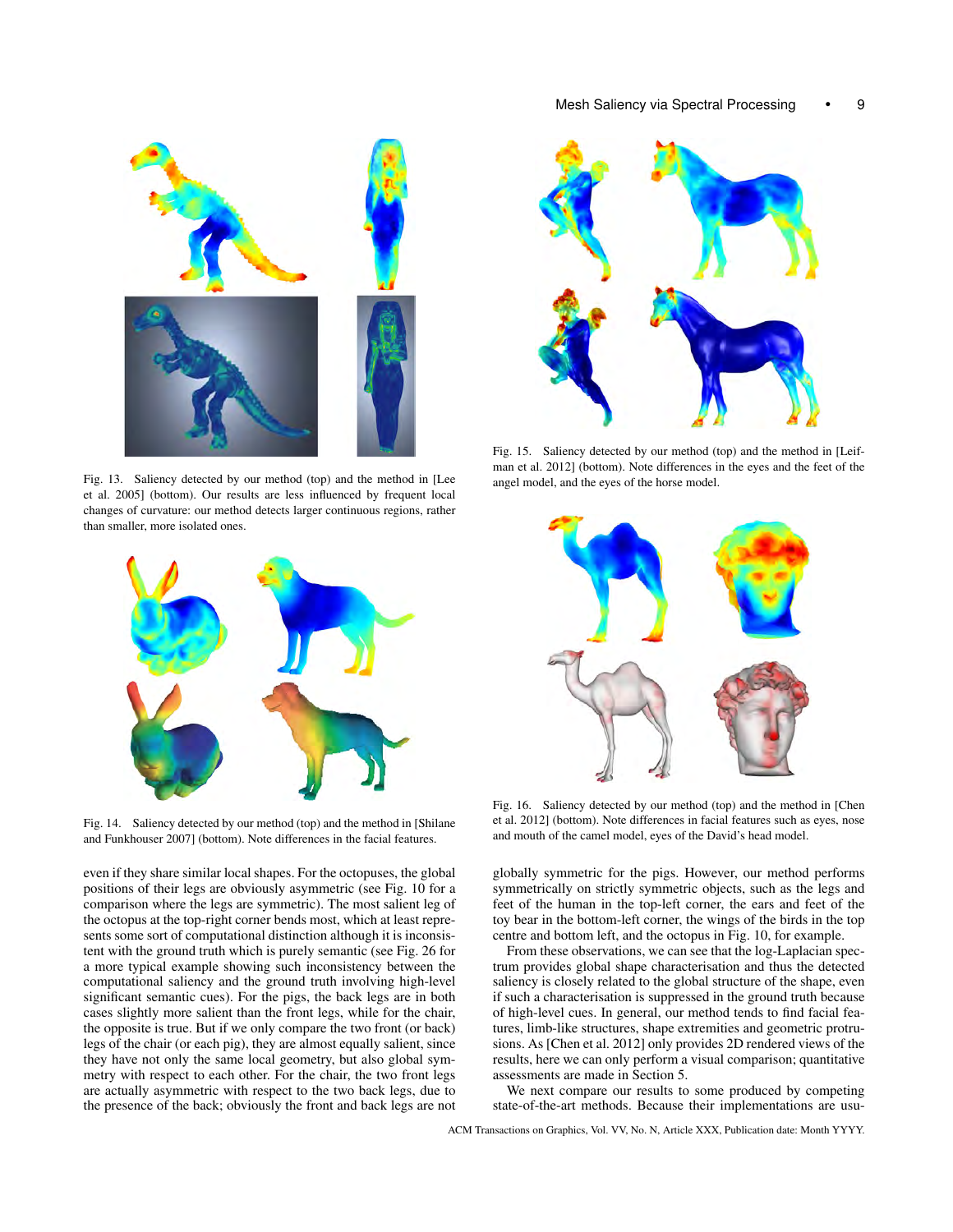

Fig. 17. Saliency detected by our method (top) and the method in [Song et al. 2013] (bottom). Note differences in the facial areas.

ally unavailable, and some methods require tuning of parameters or specific learning data, we used our methods to compute saliency for the same models used in the papers where the methods were reported. Fig. 13 compares our results with those from [Lee et al. 2005]. Our results are less influenced by local changes in curvature when they happen frequently. Consequently, our method detects large and continuous salient regions. For instance, the tail of the Dinosaur and the facial region of the Isis are considered salient by our algorithm, whereas saliency is indicated in a rather disjointed manner by [Lee et al. 2005]. Our method detects saliency in a more global and coherent manner.

Fig. 14 compares our results with those of [Shilane and Funkhouser 2007]. Note however that their goals are different: to find regions that distinguish a shape from objects in a different class, while we aim to locate the salient regions within an object. Thus, while in [Shilane and Funkhouser 2007] the entire head of the dog is marked, we detect facial features, such as the eyes, the nose, and the mouth. In the bunny, both methods mark the ears as the most salient regions. However, our method also captures some meaningful secondary saliency such as the eyes of the bunny. In [Shilane and Funkhouser 2007], the secondary saliency corresponds to the chest.

Fig. 15 compares our results with those of [Leifman et al. 2012]. Note how our method captures the eyes of the angel and the horse while their method fails to detect these regions. In a visual scene that includes faces, humans have a fundamental bias to consider eyes [Henderson et al. 2005; Pelphrey et al. 2002]. Also, the feet of the angel model were found to be interesting by our method, but are not distinctive according to [Leifman et al. 2012].

Fig. 16 compares our results with those of the OutClass regression in [Chen et al. 2012]. Their approach fails to mark certain important facial features such as the eyes, nose and mouth of the camel, and the eyes of David's head, while they are captured by our method. In addition, our method detects the tail of the camel as a salient feature while their method does not.

Fig. 17 compares our results with those of [Song et al. 2013]. For the human, the competing method tends to detect shape extremities



Fig. 18. Saliency detection for the Hippo model (containing 23K vertices) using simplified meshes containing different numbers of vertices. Left: 1000 vertices; Middle: 2000 vertices; Right: 3000 vertices.

Table I. Run Times for Computing Mesh Saliency

| Model       | Number of | Simplification | Saliency detection |
|-------------|-----------|----------------|--------------------|
|             | vertices  | time           | time               |
| Foot        | 10K       | 0.3s           | 22.9s              |
| Hippo       | 23K       | 0.6s           | 23.4s              |
| Teapot      | 26K       | 0.8s           | 23.7s              |
| Horse       | 49K       | 1.5s           | 24.4s              |
| Dinosaur    | 56K       | 1.9s           | 24.9s              |
| <b>Isis</b> | 188K      | 7.1s           | 26.5s              |
| Angel       | 237K      | 8.6s           | 27.0s              |
| Dragon      | 3.6M      | 221.3s         | 43.2s              |
| Lucy        | 14M       | 1023.8s        | 56.1s              |

such as the hands, the feet, and the nose. However, it fails to detect most of the important facial region. For the bust of the girl, which does not contain significant shape extremities, the detected saliency is dispersed: it fails to correctly locate salient features such as the eyes and the mouth although it detects the facial region to some degree.

## 4.2 Degree of simplification

In our method, an important parameter which in principle balances accuracy and computational cost is the number of vertices in the simplified mesh (see Section 3.3). Fig. 18 shows that as long as the number of retained points after simplification is large enough, it does not have a significant effect on mesh saliency. This justifies use of simplification to reduce the computational cost. It can also be understood as a demonstration of the psychological claim that in pre-attentive vision, humans tend to ignore the fine details of an object, which correspond to the highest frequency parts in the spectrum [Oliva et al. 2006]. An advantage of employing mesh simplification as the first step is that we can efficiently detect saliency for meshes containing a large number of vertices.

## 4.3 Computational cost

The complexity of mesh smoothing for constructing the scale space is  $O(m)$  where m is the number of vertices of the simplified mesh. Detecting saliency at each scale depends on eigendecomposition of the Laplacian, which is  $O(m^3)$ . The saliency mapping is based on closest point search and thus has complexity  $O(n \log(m))$  where  $n$  is the number of vertices of the original mesh. Because of the initial simplification, the computational time of our spectral mesh saliency method increases only slowly as the number of vertices of the input meshes increases, as shown in Table I. For a mesh containing a large number of vertices such as the Stanford Dragon and Lucy, shown in Fig. 19, the total time is dominated by the simplification process. We have employed the classic QSlim method [Garland and Heckbert 1997] for mesh simplification, but there are certainly more efficient simplification methods that could be used instead.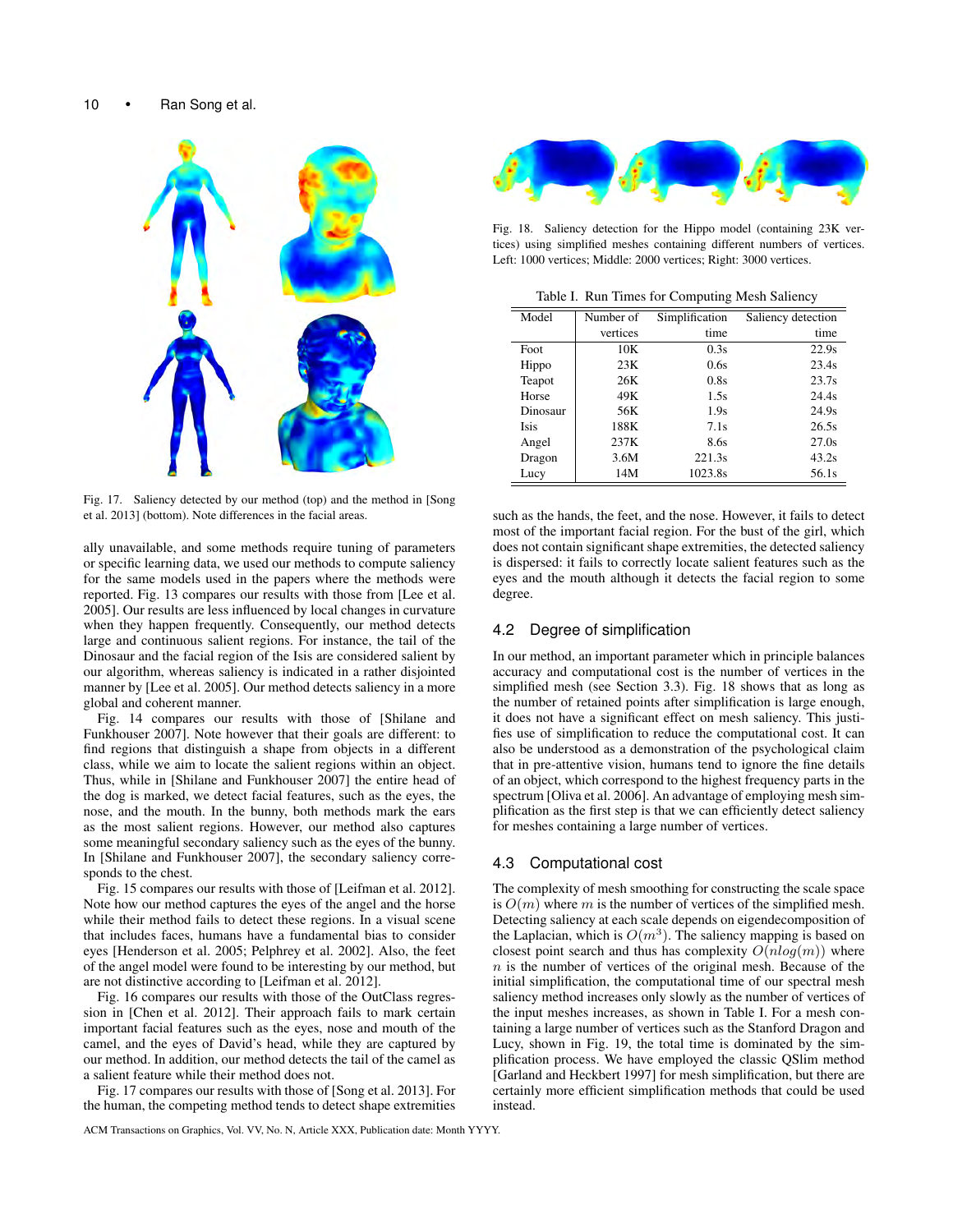Mesh Saliency via Spectral Processing • 11



Fig. 19. Saliency detection for meshes containing a large number of vertices. Left: saliency detection for the Dragon model (3.6M vertices); Right: saliency detection for the Lucy model (14M vertices)

# 5. APPLICATIONS

Mesh saliency is of broad interest since it can potentially improve the perceived quality of results of many mesh processing applications. Integrating mesh saliency into other algorithms is usually fairly straightforward, and typically can be done by using saliency as a weight map. The classic application of saliency-guided mesh simplification was first presented by [Lee et al. 2005]. We present quantitative comparisons through the root mean square (RMSE) error and the MESH error [Aspert et al. 2002] to demonstrate that using saliency to guide simplification improves the results.

We also investigate other applications of mesh saliency where conventionally little attention has been paid to perception-inspired methods. We use saliency for mesh segmentation, using a Markov random field-based method. We also show how saliency-guided segmentation can be used for scan integration, improving results both qualitatively and quantitatively relative to earlier methods.

#### 5.1 Saliency-guided mesh simplification

To incorporate saliency information into mesh simplification, following [Lee et al. 2005], we weight the quadric errors used in QSlim [Garland and Heckbert 1997] by the saliency computed by our method. Fig. 20 demonstrates that the saliency-guided simplification method preserves important surface details in and around salient regions by retaining more points in such regions. The saliency weighting ensures that these salient regions are wellpreserved while other regions are greatly simplified.

Fig. 20 qualitatively demonstrates that saliency guided simplification methods have significant advantages in terms of preserving local surface details in perceptually salient regions. We also performed a quantitative comparison between our method and Lee's saliency-guided simplification [Lee et al. 2005] by measuring the RMSE and the MESH error [Aspert et al. 2002] between the original mesh and the simplified mesh, in the expectation that these measures would reflect the visual and geometrical differences between them. The highly cited MESH evaluation method is an improved version of the well-known Metro [Cignoni et al. 1998] method. Like Metro, it also evaluates the distance between meshes but works more efficiently. Although neither of these tools measures how well salient areas are preserved, they are useful tools when comparing the results of two different ways of simplifying meshes based on saliency—we can see to what extent preserving saliency has had a deleterious effect on faithfulness to the original mesh.



Fig. 20. Simplification results for the MaxPlanck model. Top: models simplified using unweighted QSlim. Bottom: simplification weighted by saliency. Important features such as the eyes, the nose and the mouth are better preserved in the latter case.

The results of the quantitative comparison are shown in Figs. 21 and 22. We tested eight meshes using three different simplification rates: 50%, 80% and 95%. As the simplification rate increases, the RMSE and MESH errors become larger for both methods, as expected. However, the errors of our method are consistently lower than those of Lee's method: the simplified meshes produced by our method are better approximations of the original meshes than those produced by Lee's method.

Most existing mesh simplification methods are designed to minimise a certain error function, which usually leads these methods to try to minimise error values used in measures such as RMSE, Metro and MESH. Strategies that do not directly use such errordriven mechanisms usually result in larger measured errors. For instance, since the saliency-based weight used in our simplification method changes the original order of edge contraction determined to be the order for the minimisation of quadric error in the QSlim method, the RMSE and MESH errors of saliency-guided simplification methods are usually larger than those of the QSlim method. In turn, such a change results in a better visual appearance of the perceptually important regions in the simplified mesh as demonstrated in Fig. 20. However, an interesting finding revealed by Figs. 21 and 22, in comparison to Lee's saliency-guided simplification method, and without any extra mechanism dedicated to minimising a certain error function, our method consistently produces smaller distance-based errors. The reason lies in the neighbourhood consistency of saliency computed by our method, causing groups of neighbouring points to share similar saliency: neighouring points are more likely to be treated in the same way by the saliency weighting. In the QSlim method [Garland and Heckbert 1997], contraction occurs between two neighbouring points and the order of contraction is dependent on the quadric value Q at each point in the neighbourhood. A significant change in the contraction order can be caused if the saliency-based weighting varies within a neighbourhood. Our method changes the contraction order of QS-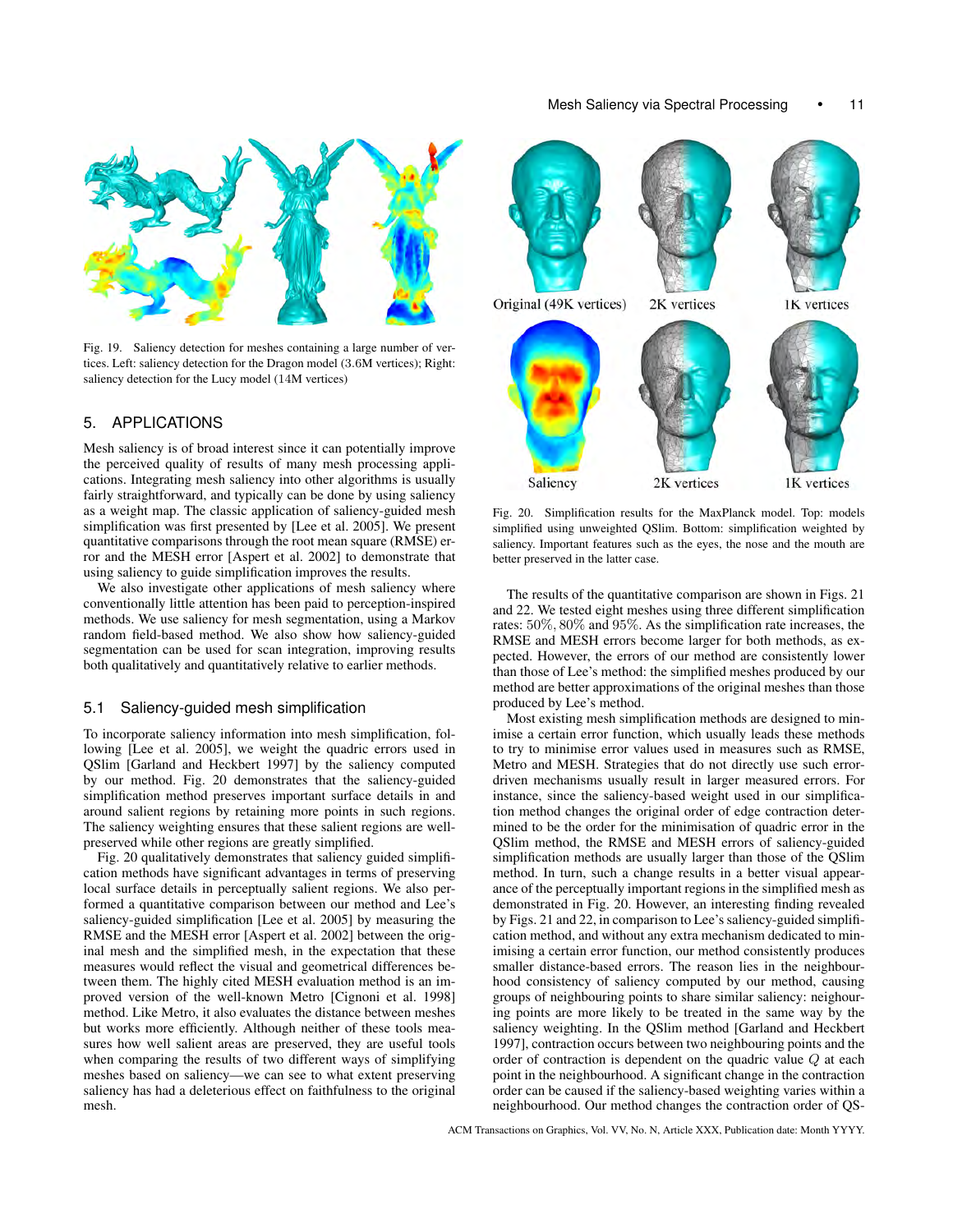#### 12 • Ran Song et al.



Fig. 21. RMSE errors measured for various test meshes, with different simplification rates, using our method and Lee's method [Lee et al. 2005]. Note that the magnitudes of these errors are different because the mean edge lengths (average interpoint distances) of these meshes are different.



Fig. 22. MESH errors measured for various test meshes, with different simplification rates, using our method and Lee's method [Lee et al. 2005]. Note that the magnitudes of these errors are different because the mean edge lengths (average interpoint distances) of these meshes are different.

lim (the optimal order for the minimisation of a distance-based error) less than Lee's method, as, within a region, points tend to have similar weights. Therefore, as shown in Fig. 21 and 22, the RMSE and MESH errors of our method are generally lower than those for Lee's method.

## 5.2 Saliency-guided mesh segmentation

In many cases, the aim is to decide whether a point is salient or not, rather than to determine specific saliency values. In Lee's saliency-guided simplification, this is answered through thresholding: a point whose saliency is greater than a threshold is considered a salient point. In [Shilane and Funkhouser 2007], a similar thresholding scheme is employed for saliency-guided shape matching. However, such a thresholding scheme is problematic: points within generally salient regions may have low individual saliency values and vice versa. For example, some points on the top of the lid of the Teapot in Fig. 23 have low saliency, but the lid of a teapot should be a salient region as a whole, as shown in Fig. 12. We thereby propose a novel method to take this into account when using saliency to guide segmentation, the aim being to partition the mesh into consistent and well-defined salient and non-salient regions.

Our method uses a Markov random field (MRF) to impose a consistency constraint on neighbouring points. Such neighbourhood consistency is much stronger than the consistency caused by Gaussian smoothing or mesh simplification during saliency detection. It ensures that a point is labeled as salient no matter how low its saliency value is, if all its neighbours are salient.

A natural idea is to label each point as salient or not-salient using the MRF. Unfortunately, this idea does not work well, as it causes many salient points with high saliency values to be wrongly labeled as non-salient points, presumably because most points on a mesh are non-salient, and imposition of neighbourhood consistency tends to propagate assignment of the dominant non-salient label. To overcome this drawback, we use a set of five labels from the scale indices  $\{s\} = \{1, 2, 3, 4, 5\}$ . We define a label assignment  $\mathbf{s} = \{s_p, \forall p \in M\}, s_p \in \{1, 2, 3, 4, 5\}.$  The MRF energy function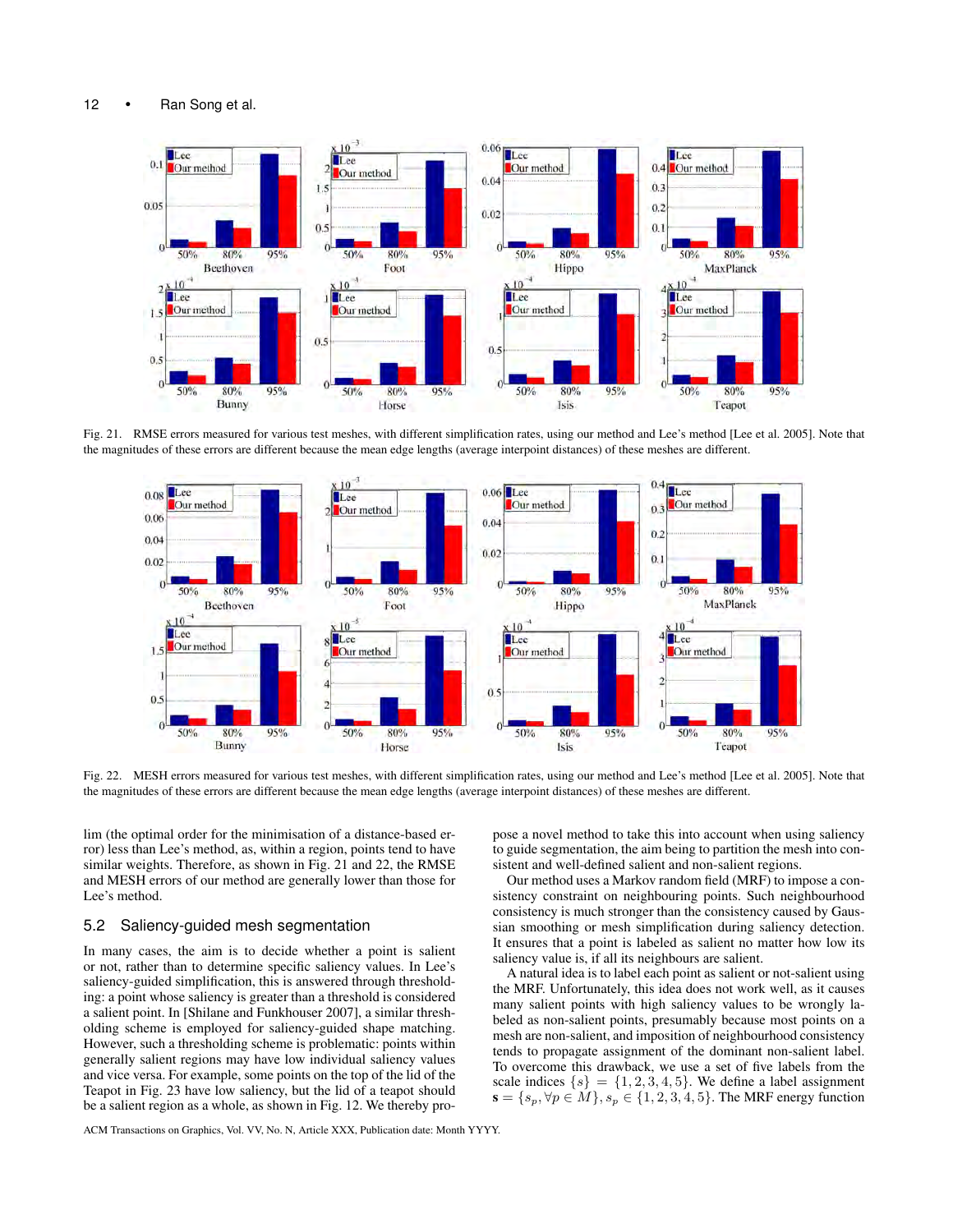

Fig. 23. Saliency-guided mesh segmentation for models with and without noise. Red regions are salient regions and blue regions are non-salient. (a) Original models. (b) Saliency. (c) MRF-based salient segmentation for original models. (d) Noisy models. (e) MRF-based salient segmentation for noisy models. (f) Thresholding-based salient segmentation [Lee et al. 2005] for noisy models.

can be expressed as:

$$
E(s) = \sum_{p \in M} E_p(s_p) + \beta \sum_p \sum_{q \in \mathcal{N}_p(s)} E_{pq}(s_p, s_q)
$$
 (20)

where  $\beta$  is a weighting parameter and the  $\mathcal{N}_p(s)$  denotes the neighbourhood of  $p$  at scale  $s$  as used in Gaussian filtering in Section 3. In Eq. (20), the observation term  $E_p(s_p)$  is a one-point cost function associated with the state (label) that we are most likely to observe at point p, defined as the difference between the saliency corresponding to a certain scale and the largest saliency at p:

$$
E_p(s_p) = \left| \tilde{M}_p(s_p) - \max_s \tilde{M}_p(s) \right|, \quad s = 1, 2, 3, 4, 5 \tag{21}
$$

where  $\tilde{M}_p(s)$  denotes the saliency value of a vertex p at scale s. The label  $\hat{s}_p = \argmax_s(\tilde{M}_p(s))$  always produces the lowest onepoint labeling cost at  $p$  in such a model.

The compatibility term  $E_{pq}(s_p, s_q)$  captures consistency between neighbouring points. It can be regularised by general and scene-specific knowledge. For instance, the smoothness prior is widely used in 2D vision applications: it suggests intensity varies smoothly in a neighbourhood, and usually increases the robustness of labeling. Scanning noise, occlusions, outliers and unreliable triangulations can lead to unreliable saliency detection, turning a point in a non-salient region into a salient point or vice versa. This consistency constraint often corrects such issues by encouraging similarity of labels at adjacent points:

$$
E_{pq}(s_p, s_q) = \begin{cases} 1 & s_p \neq s_q, \\ 0 & \text{otherwise.} \end{cases}
$$
 (22)

The MRF is inferred via graph cuts [Boykov et al. 2001]. There are only two alternative outcomes for each vertex: (i) it fully obeys the observation term, i.e. labels the vertex with the scale at which it is most salient, or (ii) it rejects it and assigns a different label. Typically, most points are assigned the same label and these points comprise the non-salient regions. All other points comprise the salient regions.

Sample segmentation results are shown in Figs. 23(a)–(c). Note how some points on the top of the lid of the teapot with low saliency values are converted into salient points; some points in and around the junction of the handle and the main body of the teapot with high saliency values are converted into non-salient points.

To demonstrate the robustness of our saliency-guided segmentation method, we added Gaussian noise to the original meshes and then compared outputs of our method and of thresholdingbased segmentation guided by Lee's mesh saliency. As shown in Fig. 23(d)-(f), our approach can still distinguish salient regions in the presence of a considerable amount of noise. For the teapot, the salient regions produced by our method remain intact while the thresholding-based method only generates fragments across the surface. Similarly, for the foot, our method produces a complete and continuous salient region despite the presence of noise. In contrast, Lee's method fails to recognise meaningful salient regions. Lacking a mechanism to impose neighbourhood consistency, Lee's method trusts the per-point saliency values too much and fails in the presence of noise, when such values are unreliable.

## 5.3 Saliency-guided scan integration

Scan integration is a crucial technique for constructing a complete 3D surface model from multiple scans. Earlier scan integration techniques based on volumetric methods [Curless and Levoy 1996; Dorai and Wang 1998; Sagawa et al. 2005] or mesh methods [Rutishauser et al. 1994; Sun et al. 2003; Turk and Levoy 1994] can only cope with well-registered scans. When the registration error has similar magnitude to the scanning resolution, these methods often work poorly [Zhou and Liu 2008]. Recently, more robust techniques such as k-means clustering-based integration [Zhou and Liu 2008], FCM integration [Zhou et al. 2009] and an MRF-based method [Paulsen et al. 2010] have been developed which can tolerate a certain degree of registration error and scanning noise. In this section, we propose a saliency-guided method to integrate multiple scans comprsing meshes with holes and boundaries, and show how it significantly improves the integration.

Given two registered 3D scans,  $P_1$  and  $P_2$ , we first employ the saliency-guided segmentation proposed in Section 5.2 to partition each of them into salient and non-salient regions. Then, two different schemes are used to integrate points in salient and non-salient regions respectively. In this way, our method redistributes registration errors within each scan in such a way as to ensure that salient regions suffer less from registration errors. Compare this to global registration which redistributes registration errors uniformly across scans.

5.3.1 *Integration in non-salient regions.* Firstly, the overlapping and non-overlapping areas of both  $P_1$  and  $P_2$  are efficiently detected: a point in one scan is deemed to belong to the overlapping area if its distance to the closest (corresponding) point in the other scan is within a threshold; otherwise it belongs to the nonoverlapping area.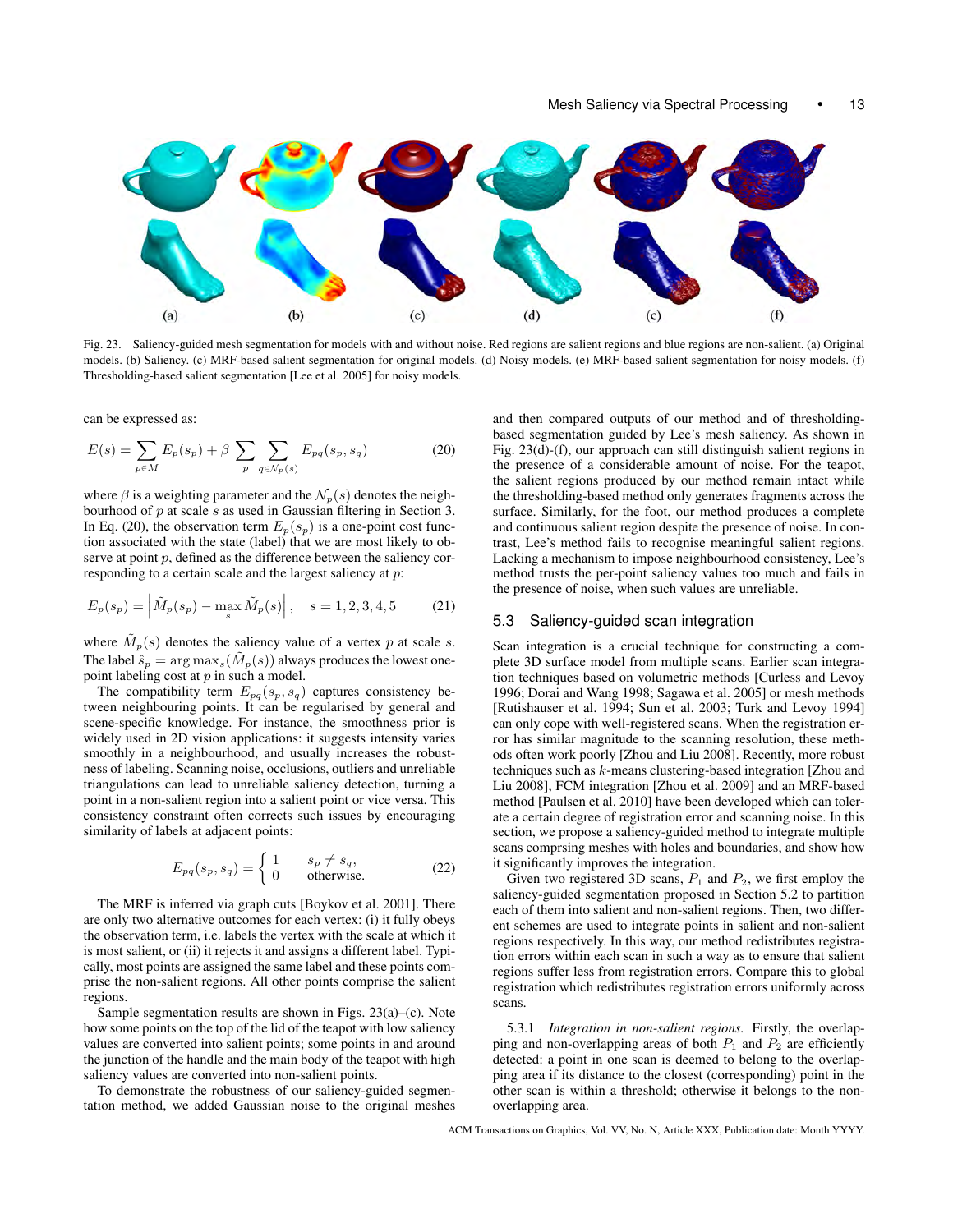

Fig. 24. Rows: Integration results for the Bird, Frog, Lobster, Duck and Teletubby scans. From left to right: one of the input scans (ground truth), saliency map of that input scan, volumetric method [Dorai and Wang 1998], mesh-based method [Sun et al. 2003], FCM [Zhou et al. 2009], k-means clustering [Zhou and Liu 2008], MRF-based method [Paulsen et al. 2010], our saliency-guided method

Next, we compute the normals for the points in the overlapping areas using the method in [Zhou et al. 2009]. We set  $S_1$  and  $S_2$ to be the points in the non-overlapping areas of  $P_1$  and  $P_2$  respectively. We then compute a point set  $S_{\text{overlap}}$  which represents the integrated points from the overlapping areas. To bring the corresponding points closer to each other, each point **P** in an overlapping area is shifted along its normal N towards its corresponding point  $\mathbf{P}^*$  by half of its distance to  $\mathbf{P}^*$ . A sphere with radius  $r = 1.5R$ , where R is the average edge length of the scan, is then constructed, centered at each such shifted point from  $P_2$ . If other points fall into this sphere, then their original unshifted points are retrieved. The average positions of these unshifted points is then computed and returned. The set of all such positions forms the point set  $S_{\text{overlap}}$ . The integration result in the non-salient region is  $P_{\text{non-salient}} = S_{\text{overlap}} \cup S_1 \cup S_2.$ 

This strategy compensates for registration errors, as corresponding points are moved closer to each other. It does not alter the tangential spread of the overlap, as points are moved along their normals.

5.3.2 *Integration in salient regions.* To achieve accurate integration, integration in salient regions does not rely on point normals, which are typically unreliable in the presence of noise. Instead, we use the *iterative closest point* (ICP) algorithm to reposition points in salient regions, to reduce the errors caused by inaccurate registration. Although ICP is a classical method to register entire scans, it has also been used for local registration [Brown and

Rusinkiewicz 2007]. In our method, ICP is merely applied to points in salient regions. Doing so has four advantages. Firstly, registering the whole dataset is more problematic as it usually includes noise such as outliers or clutter. ICP applied to local salient regions is less likely to suffer from noise, as we are now dealing with a small number of points. Secondly, the initial transformation between neighbouring scans is usually a good enough initial estimate for refinement. Using ICP for local refinement is more likely to produce a reliable result (than when using it for overall registration). Thirdly, using local ICP offers more accurate registration at salient points; this is desirable as salient points are visually more important than the non-salient points. It essentially provides a desired error distribution which typically leads to a visually better integration. Fourthly, local ICP is more efficient than global ICP, as fewer points are involved.

In detail, for points in salient regions, we first detect the overlapping area using the same scheme as for integration of non-salient regions. Then, we employ the ICP algorithm to align points from both overlapping areas, starting from the initial correspondence found. This process not only repositions some points from  $P_1$ , but also provides updated correspondences between points from  $P_1$ and points from  $P_2$  in the overlapping areas. We simply integrate each pair of corresponding points by averaging to obtain the integrated point set  $S_{\text{overlap}}$ . Points in  $S_1$  and  $S_2$ , i.e. in the salient non-overlapping areas, remain unchanged. The integration result in the salient region is again  $P_{\text{salient}} = S_{\text{overlap}} \cup S_1 \cup S_2$ .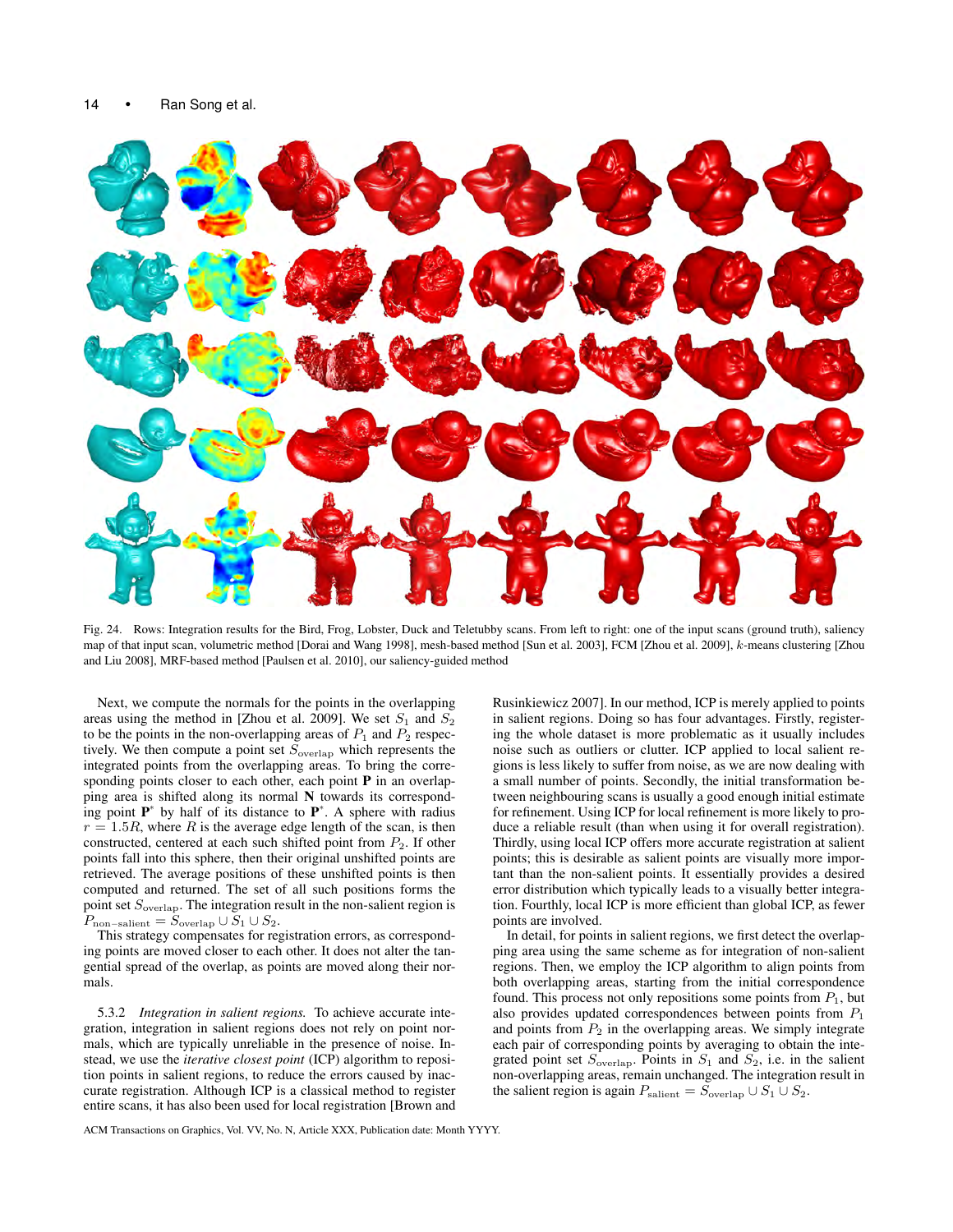



Fig. 25. Integration errors for different integration methods and different datasets.

Finally, we obtain the integrated point cloud  $P_{\text{integrated}}$  =  $P_{\text{non-salient}} \cup P_{\text{salient}}$ . If there are further scans, we next combine  $P_{\text{integrated}}$  and the next input scan  $P_3$ . After all input scans have been integrated through this procedure, a single integrated point set is obtained. We may then triangulate the final integrated points using methods such as the power crust [Amenta et al. 2001] to make a surface if desired.

A visual comparison of different integration methods is shown in Fig. 24. The saliency-guided method produces noticeably better integration in visually important regions such as the eyes, mouth and wings of the bird, the eyes, fingers and pocket (on the chest) of the Teletubby, and the toes, eyes, and mouth of the frog. Since these regions are ones to which human attention is drawn, the integration result is perceived to be better overall—the errors have been moved to less salient regions where they are less noticeable.

Analysing the results produced by different methods in more detail, we first observe that the volumetric method fails to produce a clean surface model. The mesh-based method and the kmeans clustering approach produce improved surface models but also sometimes generate fragments (around e.g. the frog's toes, the Teletubby's ears, the lobster's eyes, and the duck's neck and mouth). The pairwise MRF and FCM methods produce clean surfaces, but ones which tend to suffer from oversmoothing. Fig. 25 shows a quantitative comparison through integration errors [Zhou and Liu 2008] which measures the average squared Euclidean distance between the integrated points and their closest points in the input range scans. Our saliency-guided method performs best in terms of integration error.

## 6. CONCLUSIONS AND FUTURE WORK

This paper has presented a novel method for detecting mesh saliency, a measure that tries to be in accord with human perception. Unlike previous methods which operate in the spatial domain, we capture information corresponding to mesh saliency in the frequency domain. Previous methods relying on center-surround local operators tend to capture local saliency, while the proposed spectral mesh saliency method outputs a saliency map which captures globally salient, primary features. We have also considered the underlying reasons why spectral mesh analysis is useful for saliency detection.

We have demonstrated how incorporating the proposed mesh saliency can both visually and quantitatively improve the results of several graphics applications such as mesh simplification, mesh



Fig. 26. Limitations. Some high level saliency is not captured by our method.

segmentation and scan integration. Note that we do not claim that our saliency measure is superior to other measures such as mesh curvature or shape index in all respects—just that spectral mesh saliency is another useful tool. We hope our work will inspire further investigation into frequency-based techniques for mesh saliency detection.

Future work will focus on how to incorporate high level cues into saliency detection. This is motivated by the limitations of the current framework. As shown in Fig. 26, we fail to detect the breasts as salient in a woman model. A challenge for combining such high level cues of human perception with a low-level computational model is that some of them are inconstant, typically depending on the gender and the age of people involved in the user study. For the glasses, our method does not capture the central points of interest in each lens suggested by [Chen et al. 2012]. Ultimately, however, such high level cues cannot be captured by a geometric approach alone, as they rely on semantic information. Human users expect to see eyes at the centers of the lenses, as eye contact is an important medium of communication between humans; breasts provide an easy clue to help distinguish whether a stranger is male or female.

We are preparing some psychological experiments to further investigate the striking similarities of mesh saliency computed via spectral processing and human provided results. It will also be interesting to explore further novel applications of mesh saliency such as range image registration and shape from shading.

#### ACKNOWLEDGMENTS

The support of the Higher Education Funding Council for Wales to the One Wales Research Institute of Visual Computing is gratefully acknowledged.

## **REFERENCES**

- ALEXE, B., DESELAERS, T., AND FERRARI, V. 2010. What is an object? In *Proc. CVPR*. 73–80.
- AMENTA, N., CHOI, S., AND KOLLURI, R. 2001. The power crust. In *Proc. the Sixth ACM Symposium on Solid Modeling*. 249–260.
- ASPERT, N., SANTA-CRUZ, D., AND EBRAHIMI, T. 2002. Mesh: Measuring errors between surfaces using the hausdorff distance. In *Proc. ICME*.
- BOYKOV, Y., VEKSLER, O., AND ZABIH, R. 2001. Fast approximate energy minimization via graph cuts. *IEEE Trans. Pattern Anal. Mach. Intell. 23,* 11, 1222–1239.
- BROWN, B. AND RUSINKIEWICZ, S. 2007. Global non-rigid alignment of 3-d scans. *ACM Transactions on Graphics (Proc. SIGGRAPH) 26,* 3.
- BRUCE, N. AND TSOTSOS, J. 2006. Saliency based on information maximization. In *Proc. NIPS*.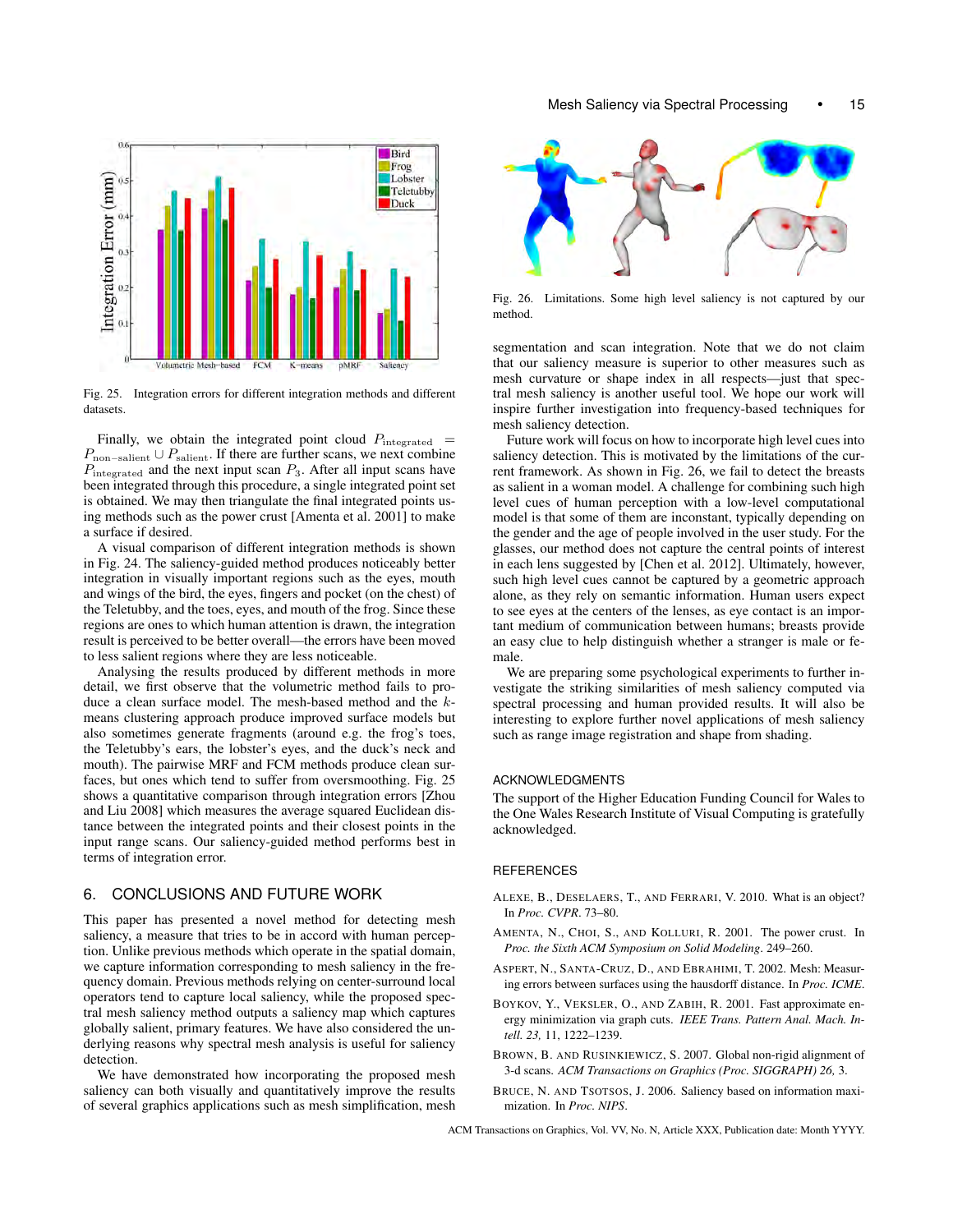- CAMPBELL, R. AND FLYNN, P. 1998. A www-accessible 3d image and model database for computer vision research. *Empirical Evaluation Methods in Computer Vision*, 148–154.
- CASTELLANI, U., CRISTANI, M., FANTONI, S., AND MURINO, V. 2008. Sparse points matching by combining 3d mesh saliency with statistical descriptors. *Computer Graphics Forum (Eurographics 2008) 27,* 2, 643– 652.
- CHEN, X., GOLOVINSKIY, A., AND FUNKHOUSER, T. 2009. A benchmark for 3d mesh segmentation. *ACM Transactions on Graphics (Proc. SIGGRAPH) 28,* 3, 73.
- CHEN, X., SAPAROV, A., PANG, B., AND FUNKHOUSER, T. 2012. Schelling points on 3D surface meshes. *ACM Transactions on Graphics (Proc. SIGGRAPH)*.
- CIGNONI, P., CORSINI, M., AND RANZUGLIA, G. 2008. Meshlab: an open-source 3d mesh processing system. *ERCIM News (73) http://meshlab.sourceforge.net/*, 45–46.
- CIGNONI, P., ROCCHINI, C., AND SCOPIGNO, R. 1998. Metro: measuring error on simplified surfaces. *Computer Graphics Forum 17,* 2, 167–174.
- CURLESS, B. AND LEVOY, M. 1996. A volumetric method for building complex models from range images. In *Proc. SIGGRAPH 1996*. 303– 312.
- DORAI, C. AND WANG, G. 1998. Registration and integration of multiple object views for 3d model construction. *IEEE Trans. Pattern Anal. Mach. Intell. 20,* 1, 83–89.
- FEIXAS, M., SBERT, M., AND GONZÁLEZ, F. 2009. A unified information-theoretic framework for viewpoint selection and mesh saliency. *ACM Transactions on Applied Perception (TAP) 6,* 1, 1.
- GAL, R. AND COHEN-OR, D. 2006. Salient geometric features for partial shape matching and similarity. *ACM Transactions on Graphics 25,* 1, 130–150.
- GARLAND, M. AND HECKBERT, P. 1997. Surface simplification using quadric error metrics. In *Proc. SIGGRAPH*. ACM Press/Addison-Wesley Publishing Co., 209–216.
- GOFERMAN, S., ZELNIK-MANOR, L., AND TAL, A. 2010. Context-aware saliency detection. In *Proc. CVPR*. 2376–2383.
- GUY, G. AND MEDIONI, G. 1997. Inference of surfaces, 3d curves, and junctions from sparse, noisy, 3d data. *IEEE Trans. Pattern Anal. Mach. Intell. 19,* 11, 1265–1277.
- HENDERSON, J., WILLIAMS, C., AND FALK, R. 2005. Eye movements are functional during face learning. *Memory & cognition 33,* 1, 98–106.
- HOU, X. AND ZHANG, L. 2007. Saliency detection: A spectral residual approach. In *Proc. CVPR*. Ieee, 1–8.
- HOWARD, I. 2002. *Seeing in depth*. University of Toronto Press.
- HOWLETT, S., HAMILL, J., AND O'SULLIVAN, C. 2005. Predicting and evaluating saliency for simplified polygonal models. *ACM Transactions on Applied Perception (TAP) 2,* 3, 286–308.
- HUANG, H. AND ASCHER, U. 2008. Fast denoising of surface meshes with intrinsic texture. *Inverse Problems 24*, 034003.
- INTRILIGATOR, J. AND CAVANAGH, P. 2001. The spatial resolution of visual attention. *Cognitive psychology 43,* 3, 171–216.
- ITTI, L., KOCH, C., AND NIEBUR, E. 1998. A model of saliency-based visual attention for rapid scene analysis. *IEEE Trans. Pattern Anal. Mach. Intell. 20,* 11, 1254–1259.
- KIM, Y., VARSHNEY, A., JACOBS, D., AND GUIMBRETIERE, F. 2010. Mesh saliency and human eye fixations. *ACM Transactions on Applied Perception (TAP) 7,* 2.
- KOCH, C. AND POGGIO, T. 1999. Predicting the visual world: silence is golden. *nature neuroscience 2*, 9–10.
- KOENDERINK, J. 1984. The structure of images. *Biological cybernetics 50,* 5, 363–370.
- ACM Transactions on Graphics, Vol. VV, No. N, Article XXX, Publication date: Month YYYY.
- KOFFKA, K. 1955. *Principles of Gestalt Psychology*. Routledge & Kegan Paul.
- LANCASTER, P. AND TISMENETSKY, M. 1985. *The theory of matrices: with applications*. Academic Pr.
- LEE, C., VARSHNEY, A., AND JACOBS, D. 2005. Mesh saliency. *ACM Transactions on Graphics (Proc. SIGGRAPH)*.
- LEIFMAN, G., SHTROM, E., AND TAL, A. 2012. Surface regions of interest for viewpoint selection. In *Proc. CVPR (oral)*.
- LÉVY, B. AND ZHANG, H. R. 2010. Spectral mesh processing. In *ACM SIGGRAPH 2010 Courses*. SIGGRAPH '10. ACM, New York, NY, USA, 8:1–8:312.
- LINDEBERG, T. 1994. Scale-space theory: A basic tool for analyzing structures at different scales. *Journal of applied statistics 21,* 1-2, 225–270.
- LOWE, D. 2004. Distinctive image features from scale-invar-iant keypoints. *International Journal of Computer Vision 60,* 2, 91–110.
- MANTIUK, R., MYSZKOWSKI, K., AND PATTANAIK, S. 2003. Attention guided mpeg compression for computer animations. In *Proceedings of the 19th spring conference on Computer graphics*. ACM, 239–244.
- OLIVA, A. AND TORRALBA, A. 2001. Modeling the shape of the scene: A holistic representation of the spatial envelope. *International Journal of Computer Vision 42,* 3, 145–175.
- OLIVA, A., TORRALBA, A., AND SCHYNS, P. 2006. Hybrid images. In *ACM Transactions on Graphics (Siggraph)*. Vol. 25. ACM, 527–532.
- PAULSEN, R., BÆRENTZEN, J., AND LARSEN, R. 2010. Markov random field surface reconstruction. *IEEE Transactions on Visualization and Computer Graphics 16,* 4, 636–646.
- PAULY, M., KEISER, R., AND GROSS, M. 2003. Multi-scale feature extraction on point-sampled surfaces. *Computer Graphics Forum 22,* 3, 281–289.
- PAULY, M., KOBBELT, L., AND GROSS, M. 2006. Point-based multiscale surface representation. *ACM Transactions on Graphics (TOG) 25,* 2, 177–193.
- PELPHREY, K., SASSON, N., REZNICK, J., PAUL, G., GOLDMAN, B., AND PIVEN, J. 2002. Visual scanning of faces in autism. *Journal of autism and developmental disorders 32,* 4, 249–261.
- RAHTU, E., KANNALA, J., SALO, M., AND HEIKKILÄ, J. 2010. Segmenting salient objects from images and videos. In *Proc. ECCV*.
- RUDERMAN, D. 1994. The statistics of natural images. *Network: computation in neural systems 5,* 4, 517–548.
- RUTISHAUSER, M., STRICKER, M., AND TROBINA, M. 1994. Merging range images of arbitrarily shaped objects. In *Proc. CVPR 1994*.
- SAGAWA, R., NISHINO, K., AND IKEUCHI, K. 2005. Adaptively merging large-scale range data with reflectance properties. *PAMI 27*, 392–405.
- SHILANE, P. AND FUNKHOUSER, T. 2007. Distinctive regions of 3d surfaces. *ACM Transactions on Graphics 26,* 2, 7.
- SONG, R., LIU, Y., MARTIN, R., AND ROSIN, P. 2013. 3d point of interest detection via spectral irregularity diffusion. *The Visual Computer 29,* 6-8, 695–705.
- SUN, Y., PAIK, J., KOSCHAN, A., AND ABIDI, M. 2003. Surface modeling using multi-view range and color images. *Int. J. Comput. Aided Eng. 10*.
- TAUBIN, G. 1995. A signal processing approach to fair surface design. In *Proceedings of the 22nd annual conference on Computer graphics and interactive techniques*. ACM, 351–358.
- TREISMAN, A. AND GELADE, G. 1980. A feature-integration theory of attention. *Cognitive psychology 12,* 1, 97–136.
- TURK, G. AND LEVOY, M. 1994. Zippered polygon meshes from range images. In *Proc. SIGGRAPH 1994*. 311–318.
- VAN DER SCHAAF, A. AND VAN HATEREN, J. 1996. Modelling the power spectra of natural images: statistics and information. *Vision research 36,* 17, 2759–2770.